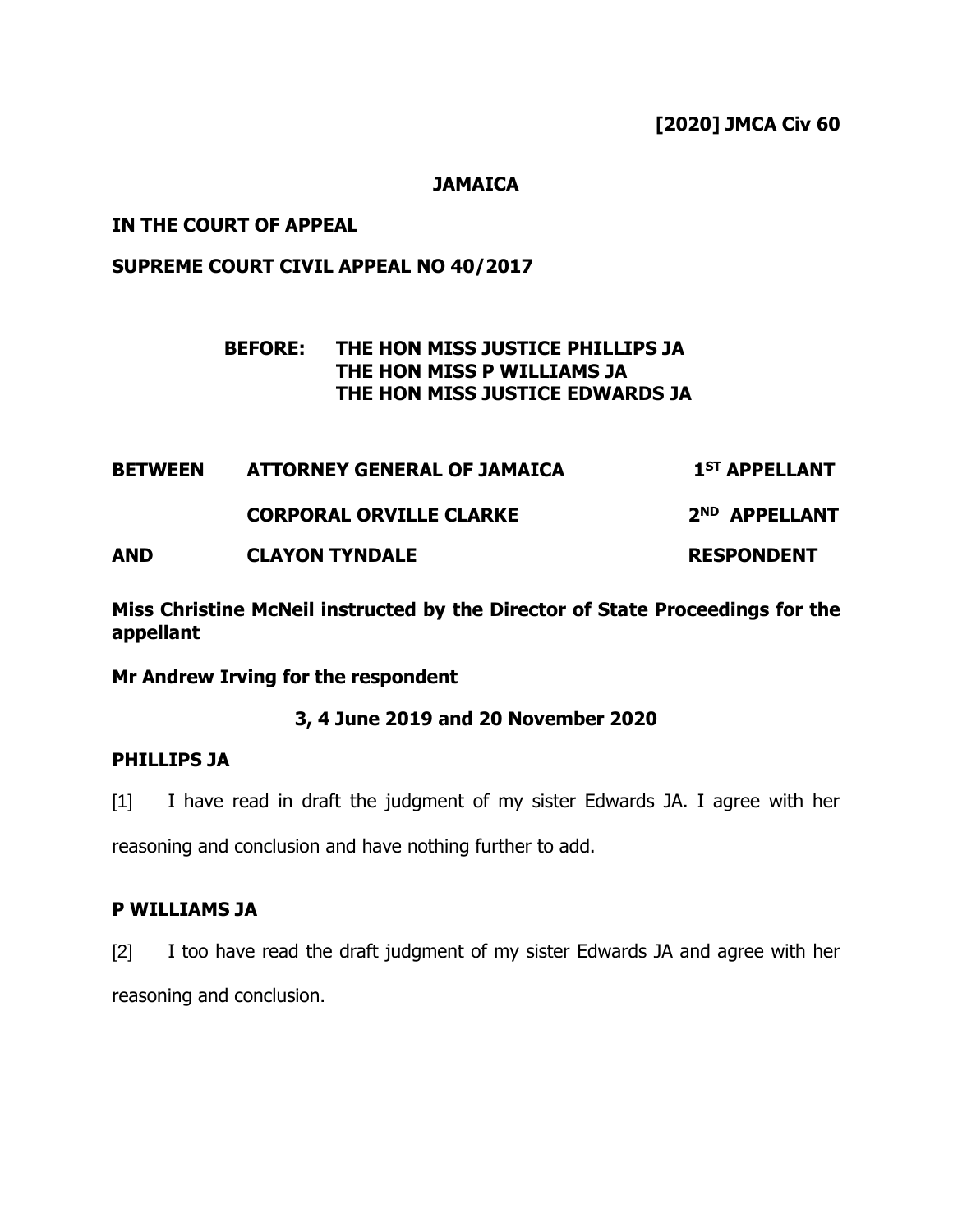#### **EDWARDS JA**

### **Introduction**

[3] This is an appeal brought by The Attorney-General of Jamaica ("first appellant") against the decision of Jackson-Haisley J ("the judge") to include in her calculations for the award of compensation to Clayton Tyndale ("the respondent") for false imprisonment, a period of five days in detention after the respondent was taken before the court and offered bail.

[4] The circumstances leading to the respondent's claim against the appellant in the court below are relatively unusual, and the appeal against the judge's decision, itself, raises a rather narrow but important point.

[5] The respondent, who is a bus driver, was charged for the offence of rape and was on bail. His girlfriend was the surety for his release on bail. She subsequently made a report to the police that she wished to be released from her recognizance, as the respondent was not adhering to the conditions of his bail, namely, to report to the Duhaney Park Police Station and to attend court.

[6] As a result of her report, Corporal Clarke (the second appellant") took the respondent into custody on 23 September 2014 at the Pechon Street Bus Park. It was alleged that the arrest of the respondent took place in the presence of approximately 15 passengers who were on the bus he was driving at the time and other members of the public who were in the bus park. The bus was unloaded and the respondent was instructed to drive to the Darling Street Police Station. He alleged that he felt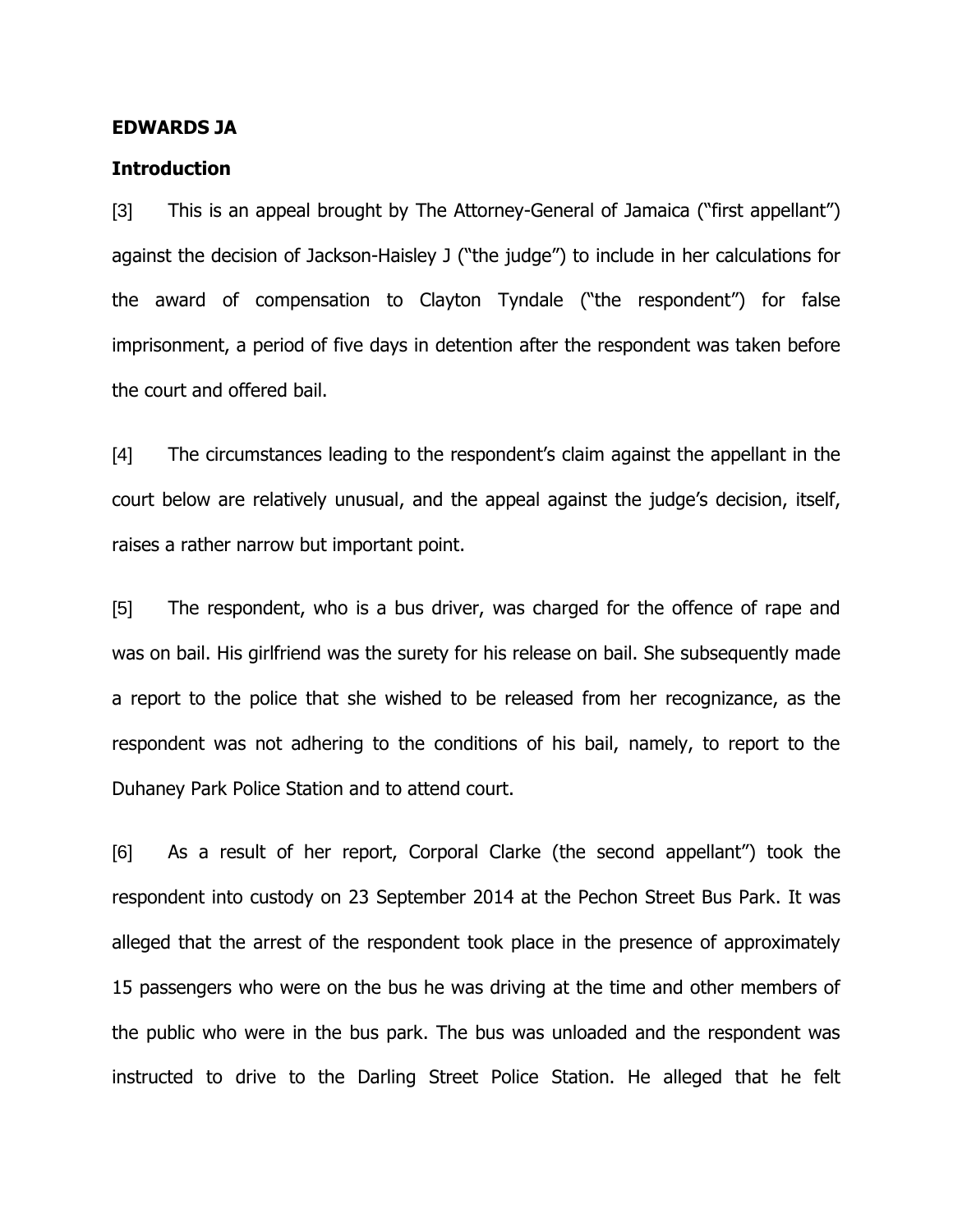embarrassed, distressed and humiliated by this. At the police station he saw his girlfriend and, in his presence and hearing, she repeated her allegations that he had not been attending court or reporting to the Duhaney Park Police Station as required by the condition of his bail. The respondent denied these allegations and told the police that her report was false and resulted from a disagreement between them. He complained that the second appellant did not investigate the allegations made against him to determine if they were true.

[7] The respondent was placed in the lock-ups at the Darling Street Police Station and was later transferred to the Hunts Bay Police Station lock-up. He was not taken before the court until 23 October 2014, where his girlfriend was released as his surety and he was re-offered bail with a requirement for a new surety and new bonds. He was bailed with surety five days later on 28 October 2014.

[8] The respondent subsequently filed a claim in the Supreme Court of Jamaica against the appellants seeking damages for false imprisonment, aggravated and/or exemplary damages, interest and costs. In his claim, he averred that he was, maliciously and without reasonable cause, falsely imprisoned and deprived of his liberty from 23 September 2014 to 28 October 2014. He relied on the provisions in section 19 of the Bail Act which sets out the procedure to be followed when a surety wishes to be released from recognizance. He averred that the provisions of the section were not adhered to and as a result his arrest and detention was unlawful.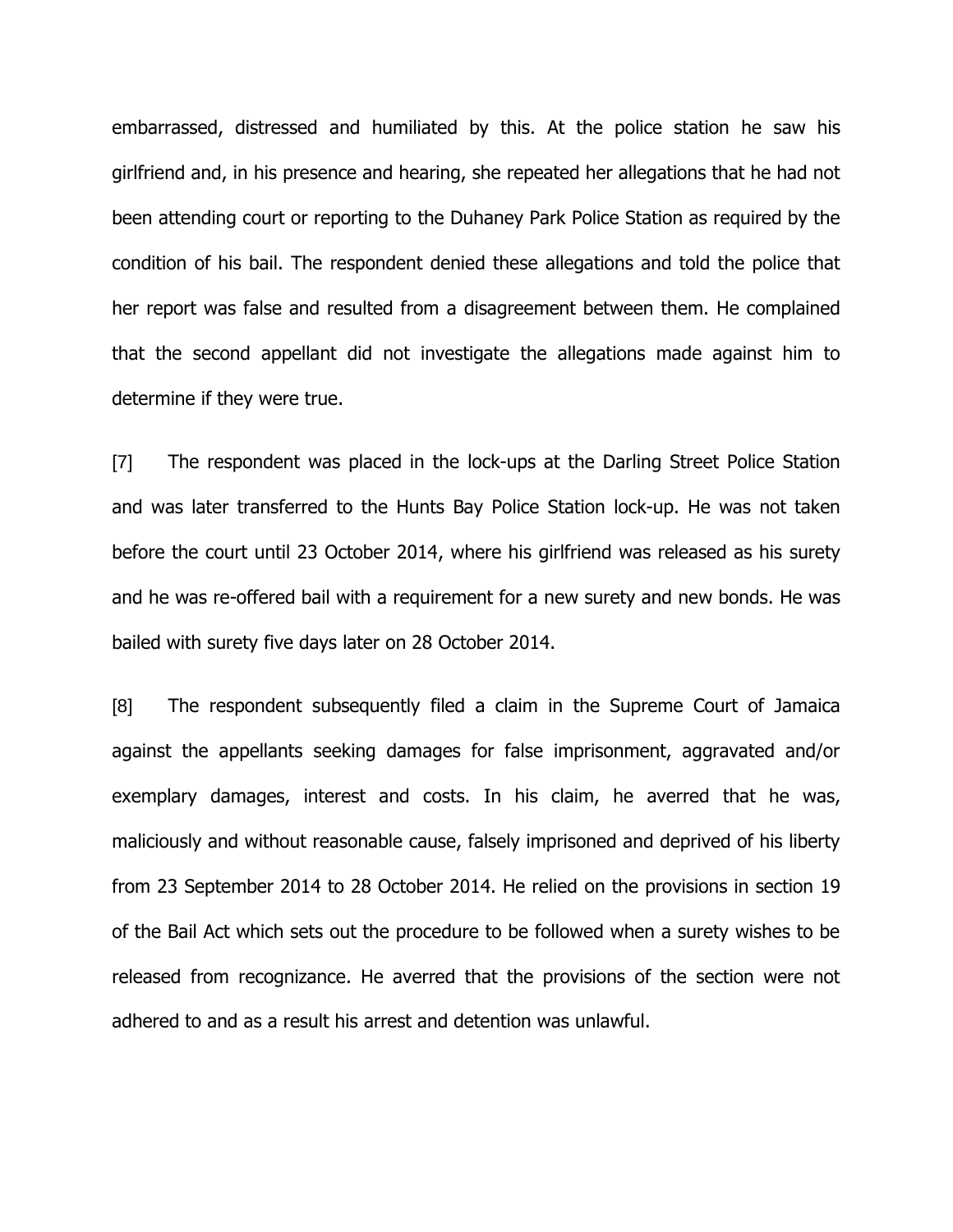[9] The appellants filed a defence to the claim limited to quantum, thus conceding that the arrest of the respondent by the second appellant was unlawful. A judgment on admission was subsequently entered in favour of the respondent and a date was set for an assessment of damages hearing to be held. The assessment of damages was heard by the judge, at the end of which she made the following orders:

> "I. General Damages awarded to the claimant in the sum of \$4,235,000.00 with interest at a rate of 3% per annum from 16<sup>th</sup> December, 2014 to 24<sup>th</sup> March 2017;

> II. Special Damages awarded to the Claimant in the sum of \$80,000.00 with interest at a rate of 3% per annum from 23rd September, 2014 to 24 March 2017;

> III. No award is made for Aggravated Damages or for Exemplary Damages; and

IV. Cost to the claimant to be agreed or taxed."

[10] This appeal relates to the calculation of the number of days in detention forming the basis of the award made in paragraph I of her orders. The respondent filed a counter-notice of appeal challenging the value of the award for general damages as being inordinately low.

# **The impugned decision and order**

[11] There is no complaint that the judge did not apply the proper principles in the assessment of damages. In her analysis of the evidence and the submissions made to her, the judge correctly noted that "[t]he purpose of the assessment of damages is to arrive at a figure that will provide adequate compensation to the Claimant for the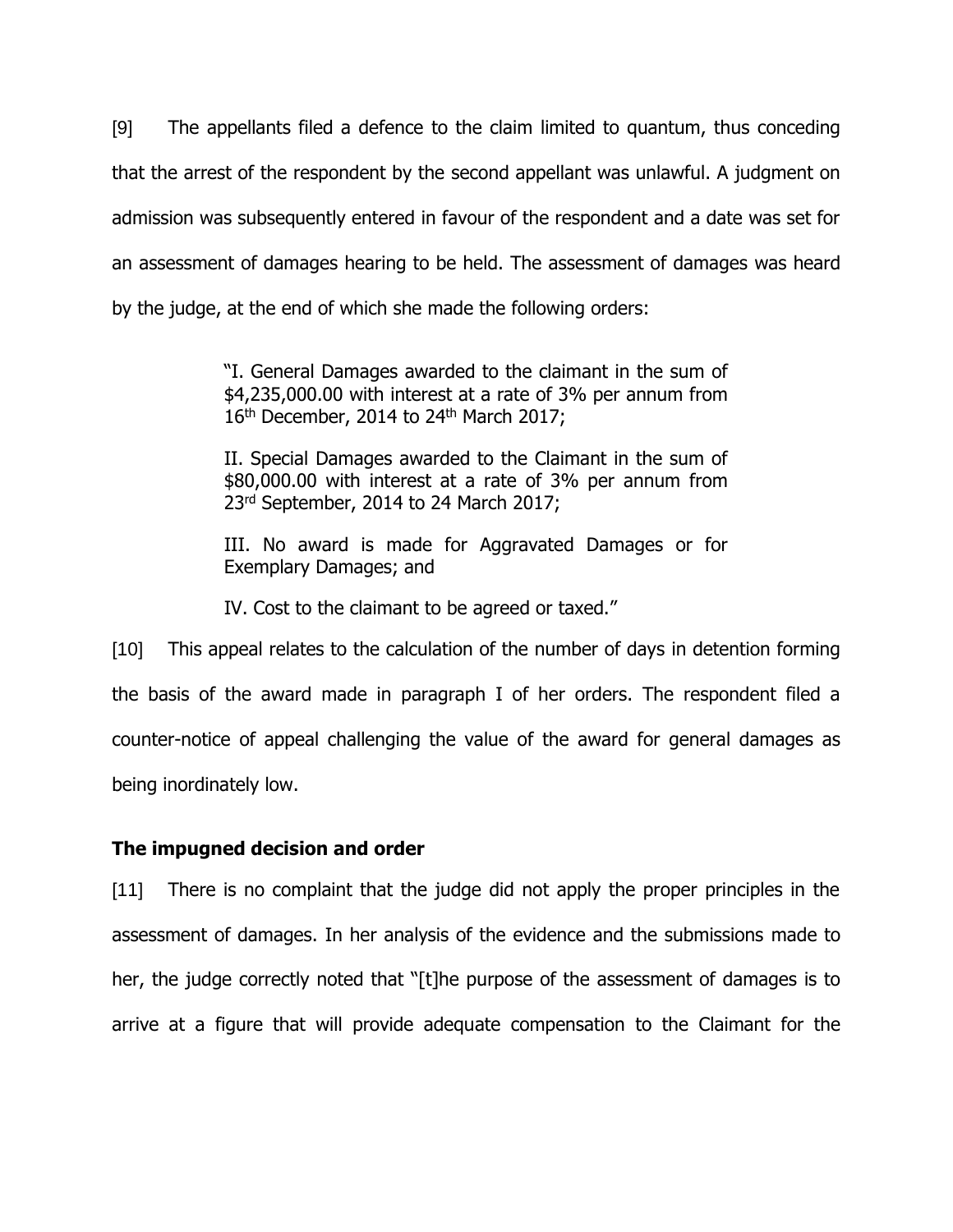damage, loss or injury suffered". She cited a passage from Lord Blackburn's dictum in

**Livingstone v Rawyards Coal Co** (1880) 5 App Cas 25 as supporting this view.

[12] In making the assessment she relied on principles set out in the cases including **Maxwell Russell v The Attorney General of Jamaica and anor** (unreported), Supreme Court, Jamaica, Suit No CL No 2006 HCV 4024, judgment delivered on 18 January 2008, and went on to state that:

> "Mangatal J in **Maxwell Russell** case went on to highlight the dicta of Lord Woolf M.R. in **Thompson v Commissioner of Police of the Metropolis** 1998 QB 498, where he pointed out that damages for false imprisonment, i.e. for loss of liberty, and damages for malicious prosecution, are compensation for something which is akin to pain and suffering. Mangatal J used the formula recommended by Lord Woolf MR and awarded damages for the first 24 hours and thereafter at a progressively reducing scale."

[13] The judge then stated that she would not make an award for the initial shock because the claimant had already spent time in custody in relation to the rape charge. In respect to the number of days for which compensation should be awarded she relied on the decision of F Williams J (as he then was) in **Conrad Gregory Thompson v Attorney General of Jamaica** (unreported), Supreme Court, Jamaica, Claim No 2008 HCV 02530, judgment delivered on 31 May 2011, and concluded that the five days that it took the respondent to take up his bail should be included in the calculation of the awards. The judge cited the following passage from the judgment of F Williams J regarding the consequences of the claimant's inability to take up his bail: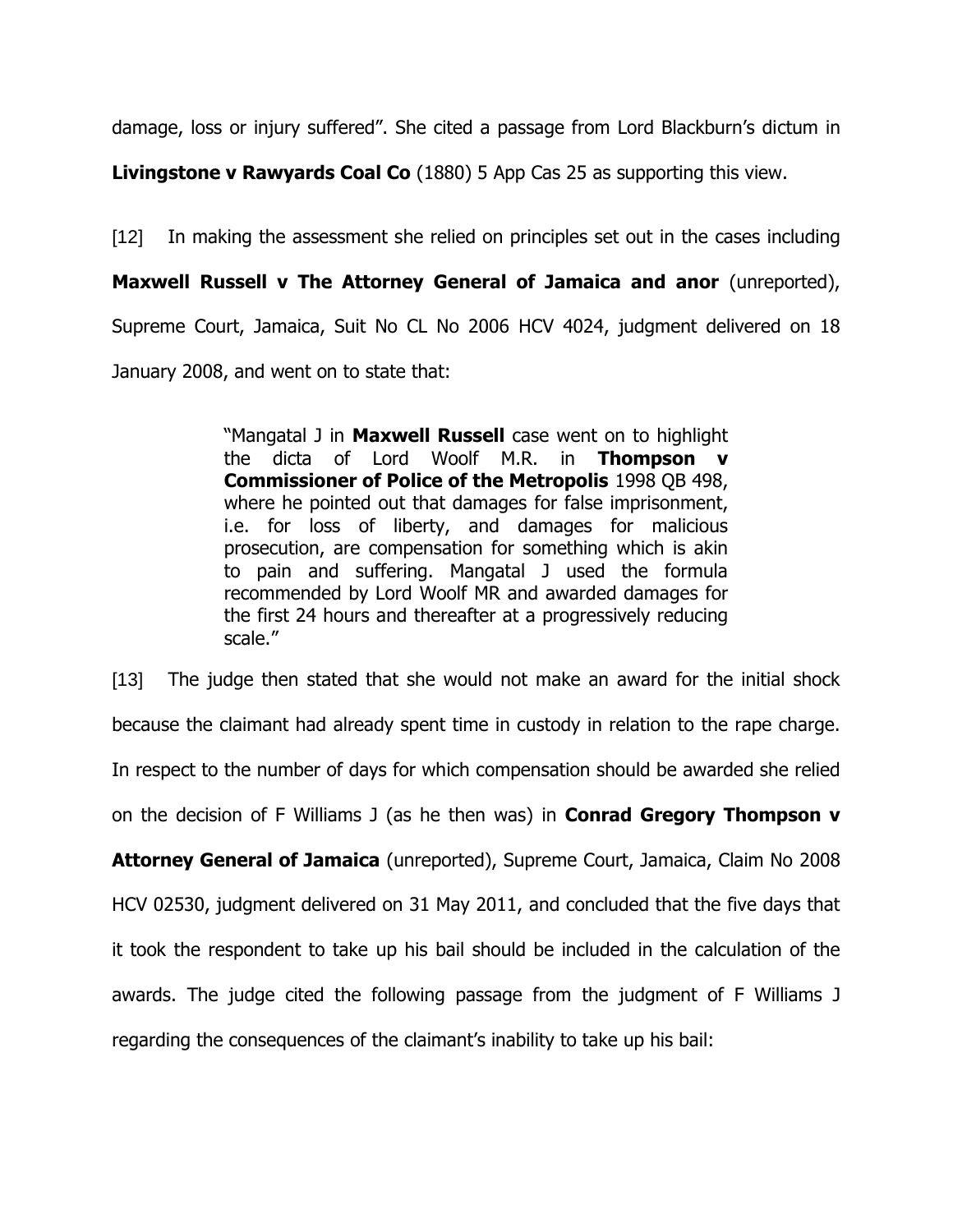"In the court's view the false imprisonment and the malicious prosecution in this regard are inextricably intertwined. If he has [sic] not been detained and then prosecuted on a false charge, he would likely have continued to enjoy his liberty. The defendant must be held responsible for all the consequences of that detention, malicious prosecution and the resultant false imprisonment. In the court's view the claimant must be compensated for all the days he remained in custody."

[14] Jackson-Haisley J then went on to hold that:

"In the circumstances, I find that but for the False Imprisonment that took place on September 23, 2014 this Claimant would not have been in custody for that period of time and so I am prepared to make an award for the 35 days."

[15] In calculating the general damages, the learned judge held inter alia that:

"I find that [an] award of \$121,000.00 per day to be appropriate. The award should be the same for each day incarcerated. This amounts to \$4,235,000.00 representing General Damages for False Imprisonment."

# **The grounds of appeal**

[16] The appellants filed notice and grounds of appeal in this court on 5 May 2017.

The grounds of appeal filed were as follows:

"i. The Learned Judge erred in law by failing to appreciate that the claimant could only recover damages for the period of his imprisonment prior to the date and time he was remanded arising from his inability to meet his bail, per **Lock v [Ashton]** [1848] 12 QB 871 and **Diamond v Minter** (1941) 1 KB 656 among others.

ii. The learned judge erred in law when she relied on the dicta of F Williams, J (Ag.) in Claim No. 2008 HCV 02530 – **Conrad Gregory Thompson v Attorney General for Jamaica** delivered May 31, 2011.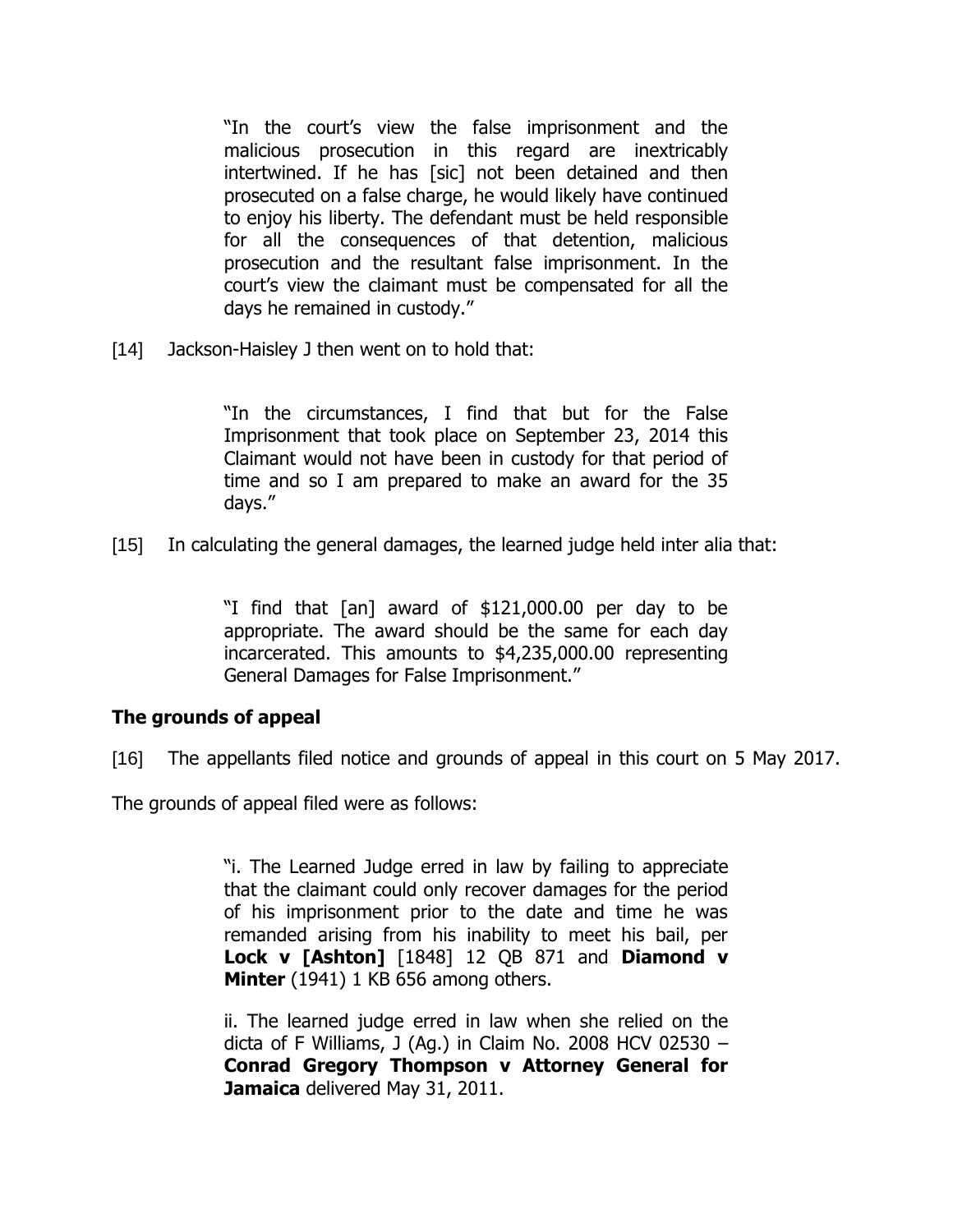iii. Consequently, the sum awarded for False Imprisonment, to include the time when he was remanded by the court, is excessive and ought to be reduced."

[17] The appellants sought the following orders based on the grounds of appeal filed:

"(i) That the appeal be allowed and the orders of the Honourable Mrs Justice Jackson-Haisley (Ag.) delivered on March 24, 2017 be set aside; and

(ii) That the award for False Imprisonment be set aside and reduced to accurately reflect the proper time frame of the Claimant's imprisonment."

# **Submissions**

# **The appellants' submissions**

[18] Counsel Miss Christine McNeil argued on behalf of the appellants that the grounds of appeal are rooted in a single issue, that is:

> "Whether the respondent who was initially falsely imprisoned, was entitled to damages for false imprisonment, as found by the learned trial judge, for the further period he remained in detention after the court made an order granting him bail, with surety."

[19] Counsel contended that the applicable principle is that where a person is arrested and taken into custody and that person is subsequently taken before the court and is remanded in custody by an order of the court, that continued detention and imprisonment is made lawful by the fact that it was done on a judicial order, even if the initial detention was unlawful. The detention by or at the instance of the police, thereafter ceases, and if it was indeed an unlawful detention then that unlawfulness also ceases. In short, this means that the period of false imprisonment ceases at the time the judicial order is made.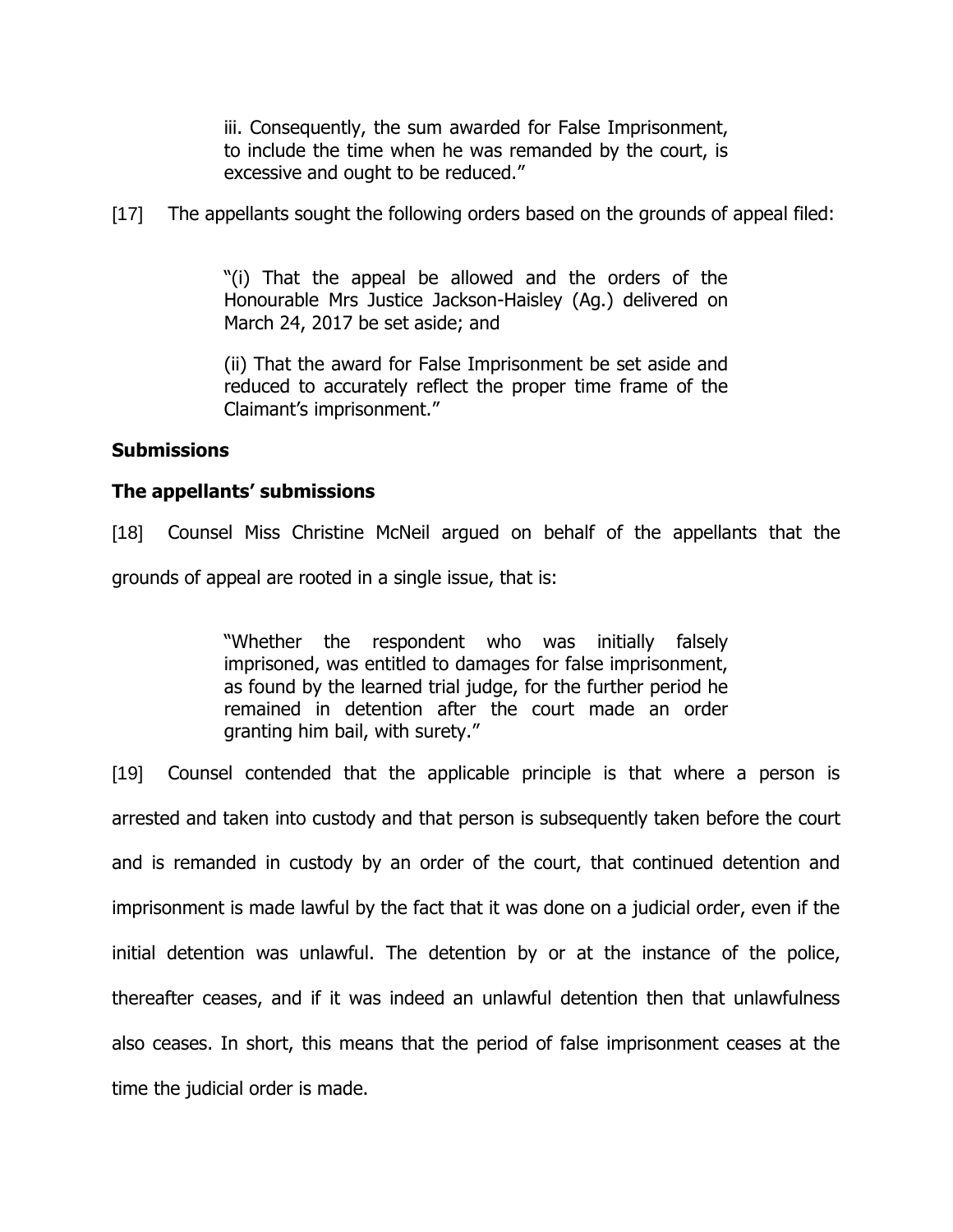[20] Counsel further submitted that once the respondent appeared before the court and was re-offered bail by the Parish Court Judge, the false imprisonment by the second appellant came to an end. Counsel also submitted that in the instant case, where the respondent was re-offered bail with a surety, this was an independent act on the part of the Parish Court Judge and, as such, it brought the false imprisonment to an end.

[21] Counsel submitted that, in failing to apply this principle, the judge erred in relation to the number of days for which compensation should be awarded to the respondent. As a result, counsel said, she also erred in relying on the decision of **Conrad Gregory Thompson v The Attorney General** where the claimant was offered bail on being brought to court and the assessment judge, F Williams J, held that the chain of causation had not been broken. The claimant in that case was accordingly awarded damages for an additional period of six days when he was unable to take up his bail.

[22] Counsel submitted further that, in the light of the applicable principles, the respondent's claim for damages for false imprisonment should have been measured in terms of the days leading up to his court appearance and his admittance to bail. Counsel cited the cases of **Denise Keane-Madden v The Attorney General of Jamaica and Corporal T Webster-Lawrence** [2014] JMSC Civ 23, and **John Crossfield v The Attorney General of Jamaica and Corporal Ethel Hamilton**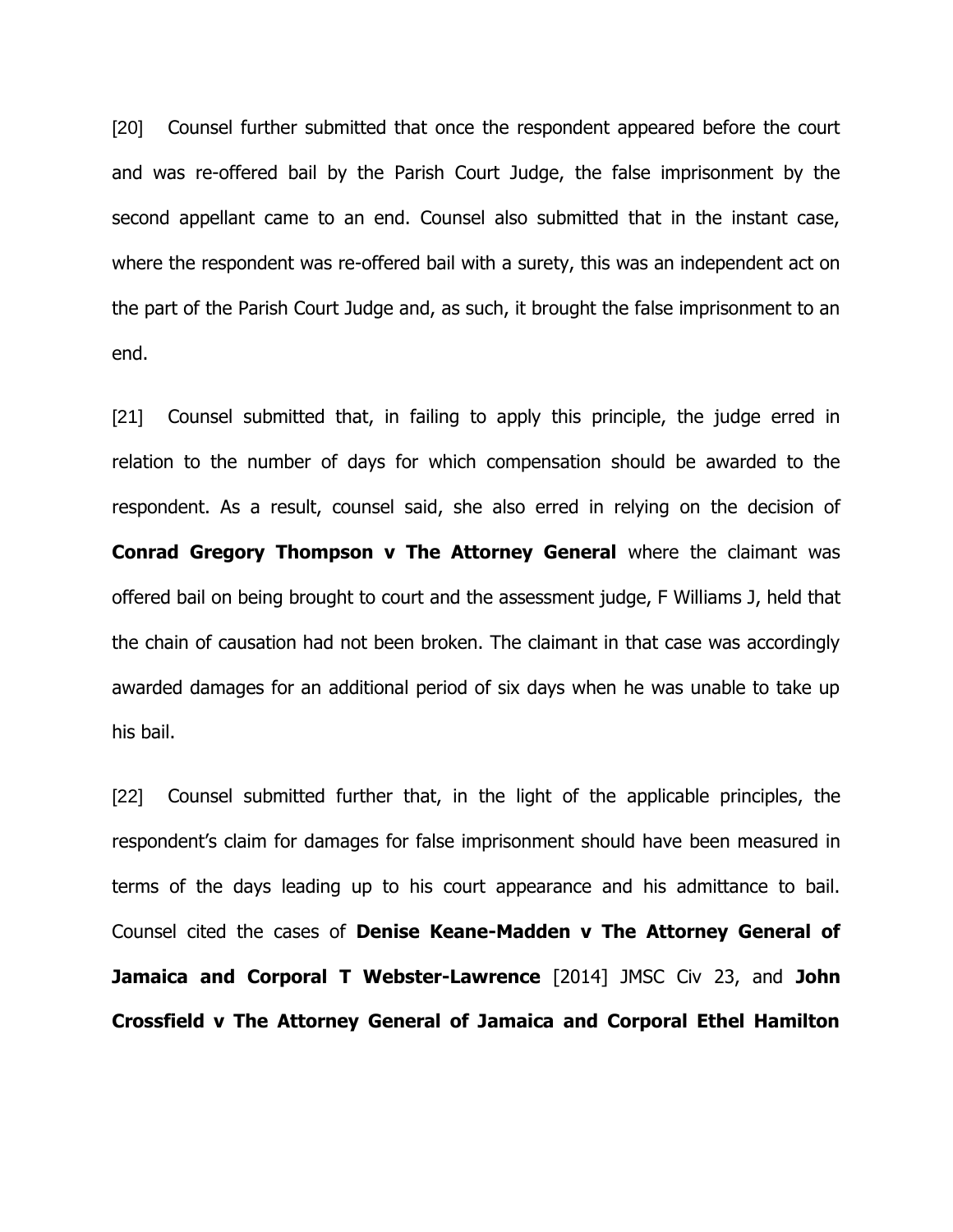(unreported), Supreme Court, Jamaica, Claim No CL E 219 of 2001, judgment delivered on 10 September 2009 at paragraph 29.

[23] Counsel asked this court to note that in **John Crossfield** the judge at first instance relied on the decisions in **Diamond v Minter and others** [1941] 1 KB 656 and the statement of Lord Hobhouse in **R v Governor of Brockhill Prison ex parte Evans (No 2)** [1998] 4 All ER 993. Counsel also noted that in **John Crossfield v The Attorney General of Jamaica and Corporal Ethel Halliman** [2016] JMCA Civ 40, this court referred to the trial judge's statement of this principle at first instance, with approval.

[24] Counsel submitted that the period of unlawful detention in that case was calculated as four days, as after being put before the court on 6 May 1996, that appellant was remanded by the court and, his remand being held to be pursuant to a judicial order, his entitlement to damages was limited to the four days before the judicial remand.

[25] Counsel also relied on Lord Hobhouse's statement in **R v Governor of Brockhill Prison, ex parte Evans (No 2)** where he said "[a] period of detention will in principle be lawful if it is carried out pursuant to a Court Order ...". Counsel suggested that if the dictum of Lord Hobhouse had been brought to F Williams J's attention in **Conrad Gregory Thompson**, his decision in that case would probably have been different.

[26] In support of her submissions, counsel cited the decision in **Delroy Thompson v The Attorney General of Jamaica and Detective Douglas Taylor** [2016] JMSC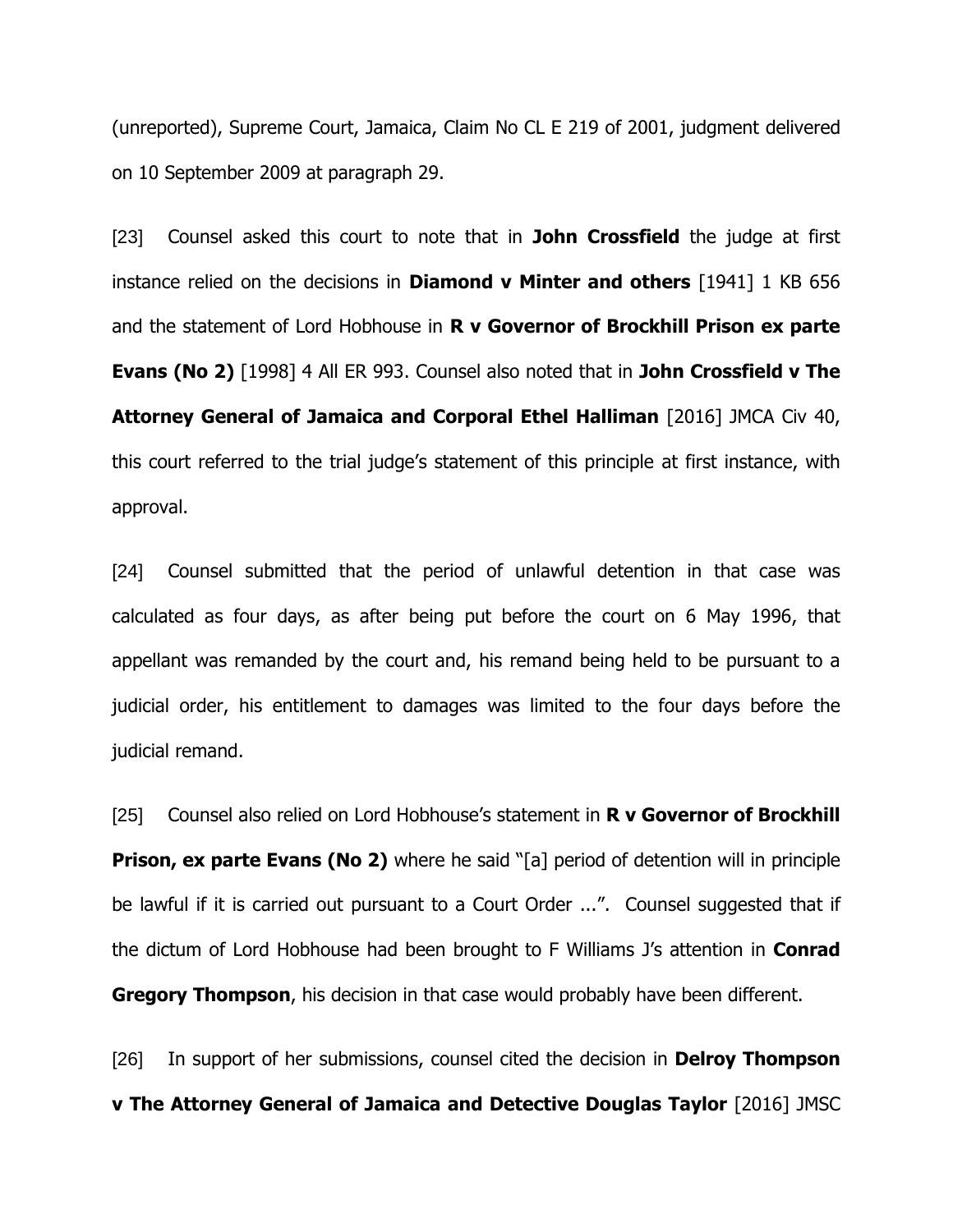Civ 78, a decision by K Anderson J where the claimant was granted bail on 16 September 2005 but did not take up the bail offer until 22 September 2005. K Anderson J held that the unlawful detention ended once the claimant had been brought before the court and granted bail by the judge.

[27] Counsel submitted that in the instant case, the respondent's further detention pending his taking up the offer of bail, being pursuant to an order of the court, was lawful. The judge, therefore, erred in taking into account the five days which the respondent was in custody thereafter, in assessing the award of damages.

#### **The respondent's submission**

[28] Counsel for the respondent, Mr Andrew Irving, submitted that an appellate court may only adjust a trial judge's award on an assessment of damages where it is satisfied that "the judge has acted upon a wrong principle of law". He referred the court to the cases **Flint v Lovell** [1934] All ER 200 and **John Crossfield v Attorney General of Jamaica and anor** [2016] JMCA Civ 40.

[29] Counsel contended that the issue is whether the grant of bail by the Resident Magistrate (now Parish Court Judge) was the cause of the respondent's continued detention for a further five days from 23 October 2014, it being pursuant to a judicial order. Counsel submitted that the decisions in **Lock v Ashton** and **Diamond v Minter** are distinguishable on the basis that, in the instant case, the court did not remand the respondent into custody but offered him bail. Counsel also submitted that **Denese Keane-Madden v The Attorney General of Jamaica and another** and **John**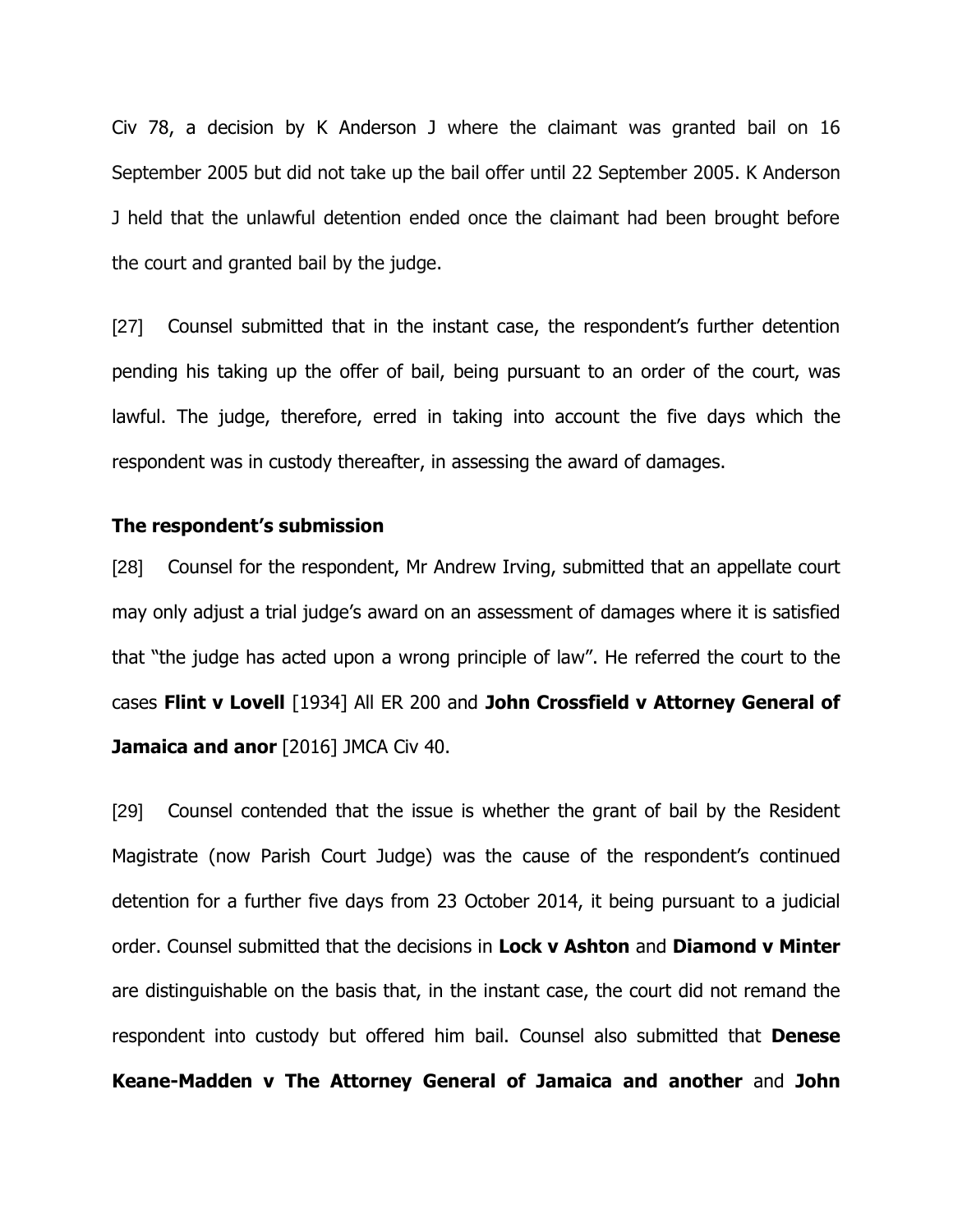**Crossfield** are also distinguishable as the claimants in those cases were remanded in custody. Counsel argued that the action of the court in the instant case, did not continue the damage to the respondent started by the unlawful detention by the second appellant.

[30] Counsel asked this court to note that the basis for the principle that a person could not claim damages for any period that he was lawfully in custody by judicial order after an unlawful detention was set out in the case of **Harnett v Bond** [1925] AC 669. In that case the plaintiff had been detained as a lunatic in a house licensed for the reception of lunatics. The plaintiff was released and subsequently wrongfully detained by the Commissioner in Lunacy and he was returned to various institutions for lunacy after being assessed by the manager. It was held that the subsequent detention of the plaintiff was not the consequence of the Commissioner's wrongful acts. The Commissioner was not liable for the retaking and confinement of the plaintiff because the acts of the manager was a novus actus interveniens sufficient to break the chain of causation.

[31] The respondent also relied on the decision of F Williams J in **Conrad Gregory Thompson v The Attorney General of Jamaica**. Counsel submitted that the sole issue, therefore, is whether there was an intervening act of a third party which broke the chain of causation.

[32] Counsel maintained that in the instant case the action of the Parish Court Judge in offering bail was not an intervening act sufficient to break the chain of causation.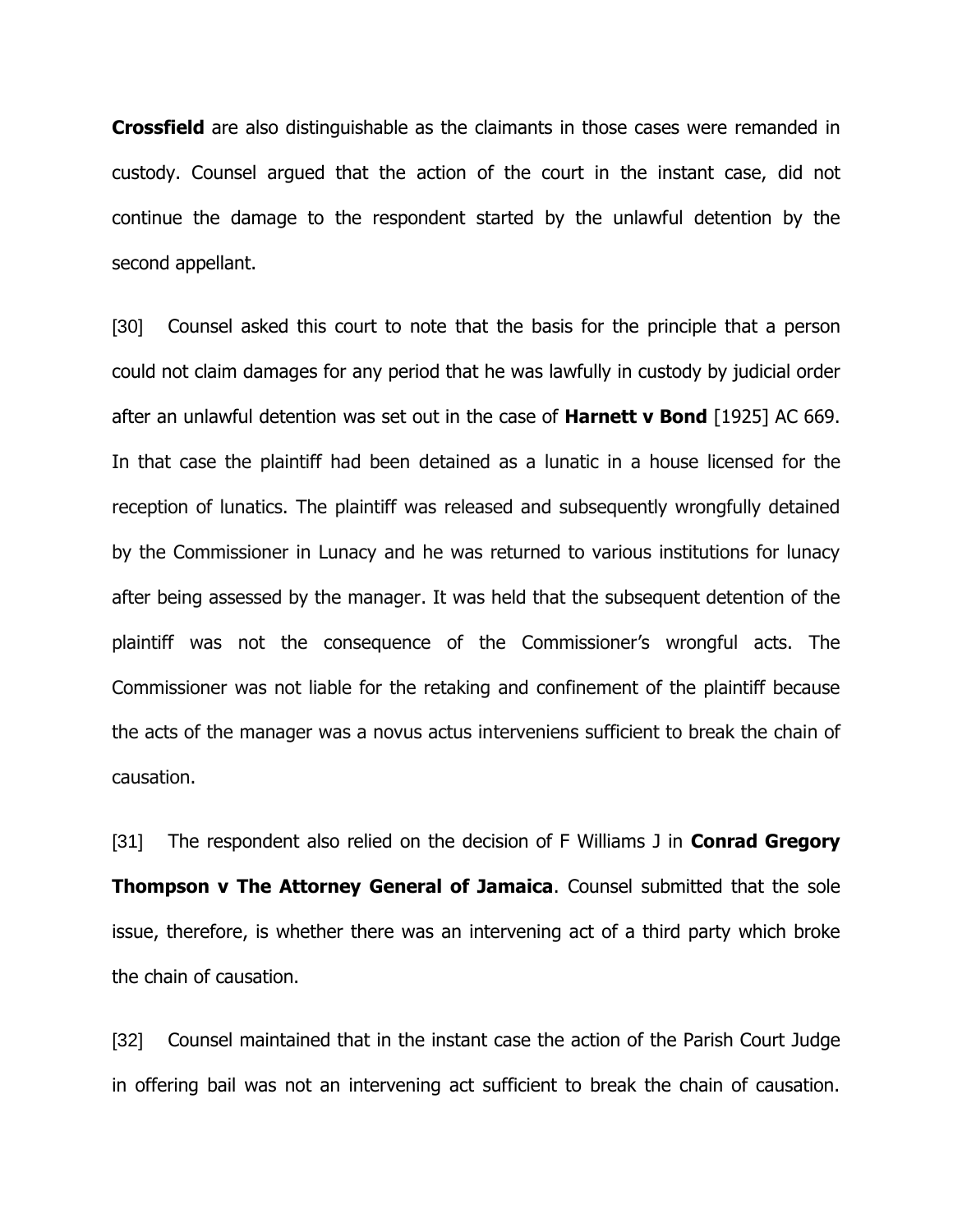Counsel argued that the action of a third party does not break the chain of causation and make the subsequent damage too remote, if it did not continue the damage.

[33] It was further argued that the Parish Court Judge's action in granting bail did not cause the respondent to be in detention for a further five days but instead, it was the respondent's inability to take up the bail which caused him to remain in custody, which was not a judicial act. Furthermore, he said, after bail had been offered, the act of admitting to bail becomes ministerial only.

[34] Counsel also pointed out that the dictum attributed to Lord Hobhouse in **R v Governor of Brockhill Prison** actually came from a decision of the European Court of Human Rights in **Benham v UK** (1996) 22 EHRR 293 and was concerned with the interpretation of the rules governing the calculation of the allowance for time spent in custody and had no relevance to the issues to be decided in this appeal.

[35] Counsel argued that the Privy Council case of **Terrence Calix v The Attorney General of Trinidad and Tobago** [2013] UKPC 15 was more relevant to this appeal. In that case bail had been offered but the claimant did not take up the bail and spent an additional 115 days in custody. The Trinidad and Tobago Court of Appeal held that the grant of bail interposed a judicial act between the prosecution and the continued detention of the claimant. This argument, counsel submitted, was rejected by the Privy Council on appeal from the decision of the Court of Appeal and is the same argument being relied on by the appellants in this case. According to counsel, the Board held that the claimant's failure to take up a grant of bail is not a judicial act and the claimant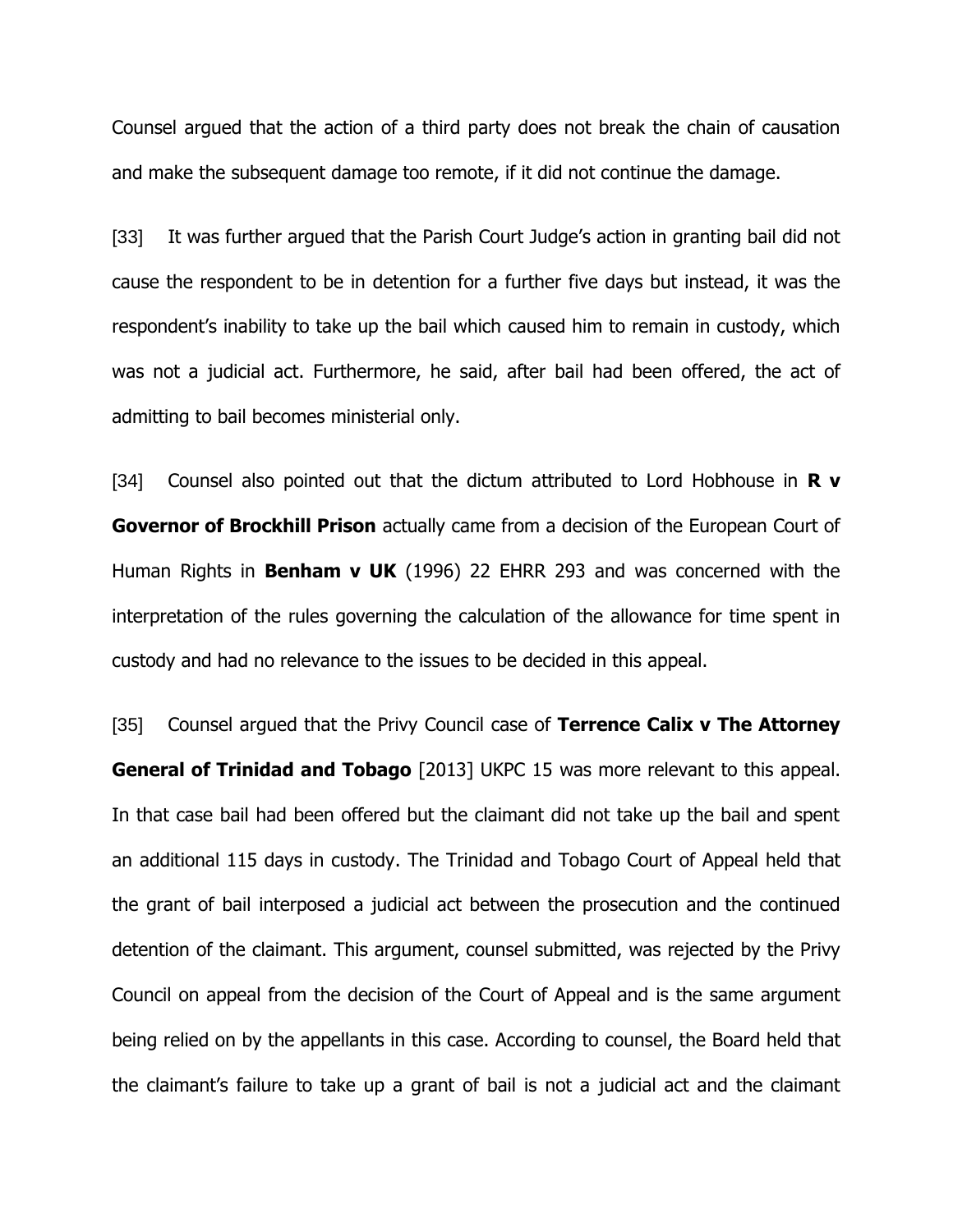was, therefore, able to recover compensation for his loss of liberty for the period for which he was unable to take up his bail offer. Counsel contended that, in principle, the failure to take up the offer of bail was not a judicial act which became the cause of the respondent's detention.

[36] Counsel argued that but for the false imprisonment of the respondent by the second appellant, he would not have been in custody for 35 days. Therefore, counsel maintained, the additional period of five days which it took for the respondent to take up bail was a direct consequence of the illegal and unlawful actions of the second appellant and the respondent ought to be compensated for those days.

### **Analysis**

[37] I agree with both counsel that the sole issue to be determined by this court, as raised in the grounds of appeal, is whether the judge was correct to order that the appellant be compensated for the period that he was in custody awaiting his release on bail, after the surety had been released by the court.

[38] The first appellant, rightfully so, did not seek to defend the claim below, in so far as it related to liability for the unlawful detention. The appellants, however, contend in this appeal, that the respondent should only be compensated for 30 days in unlawful detention. Counsel for the appellant argued that the five days he spent in custody awaiting his release on bail cannot be attributed to the second appellant as it was the result of a judicial act. The question is whether the appellants are correct. For the reasons I will give below, I take the view that they are.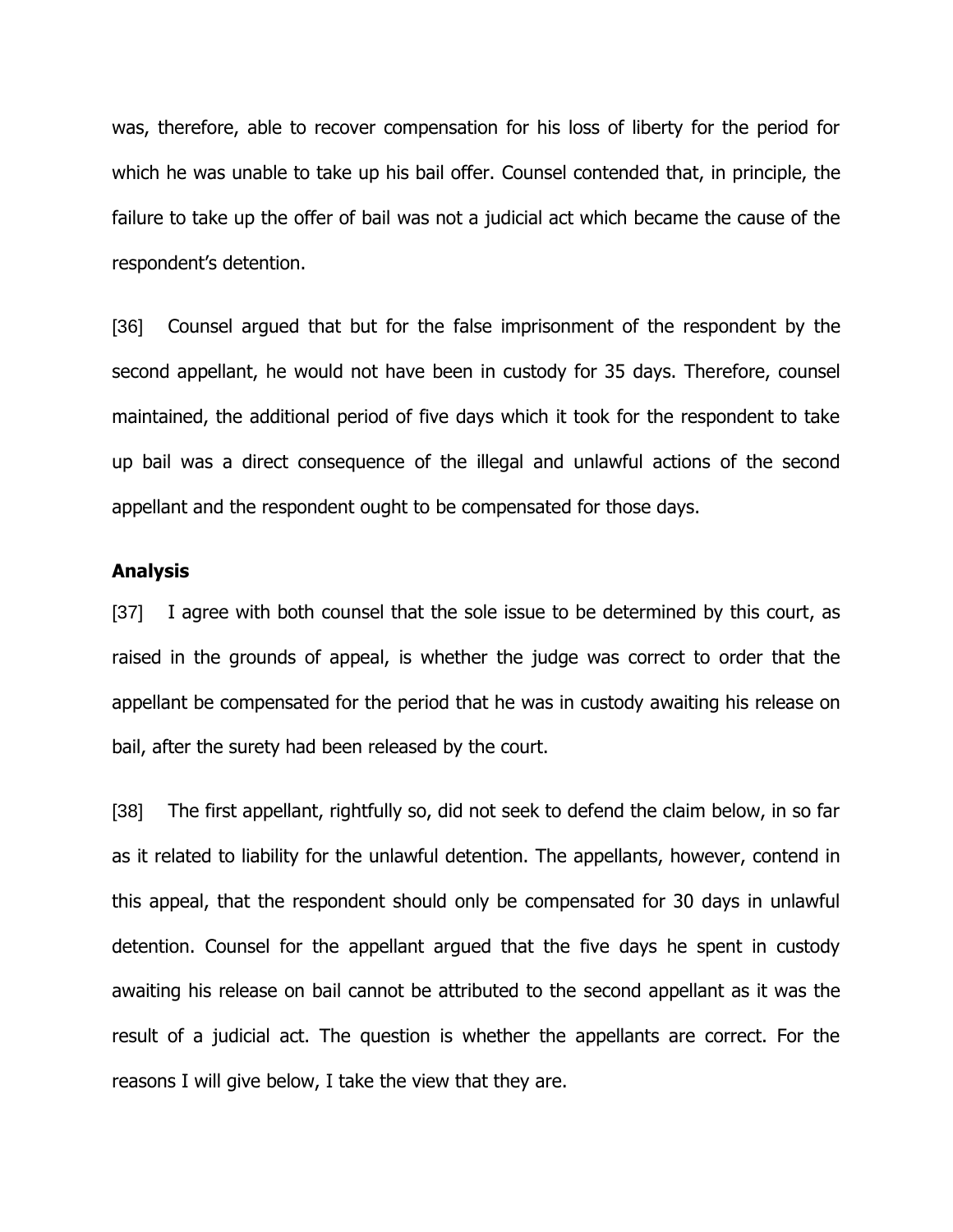[39] There is no doubt that there exists an established principle of law that in cases of false imprisonment the act of remand by a judicial officer breaks the chain of causation. This principle goes back to statements made in the very old case of **Lock v Ashton** that damages could not be given for a remand, which was the independent judicial act of the magistrate.

[40] In **Diamond v Minter** the plaintiff was arrested and taken into custody as he was mistaken for someone else. He was later taken before the Chief Magistrate who remanded him in custody. On his second appearance before the Chief Magistrate it was discovered he was not the person being sought and he was immediately released. He brought an action for damages for false imprisonment against three Metropolitan police officers. Cassels, J who heard the case held at page 663 of his judgment that:

> "... The fact remains that in arresting the plaintiff the two defendants, Miller and Campbell, arrested the wrong man, and that in detaining the plaintiff at Bow Street police station, Inspector Minter detained the wrong man. The plaintiff has therefore been wrongfully arrested and falsely imprisoned. Can the defendants escape liability? **I think that the periods of detention which I have to consider are the period during which the plaintiff was in the custody of the two defendants, Miller and Campbell, and the period during which he was he was detained at the Bow Street police station before he went into the court. What happened after that, with regard to his being remanded in custody, was the result of a judicial act by the learned Chief Magistrate, and no liability can attach to the police officers for that** ..." (Emphasis added)

[41] Cassels J in concluding at page 674 went on to state that: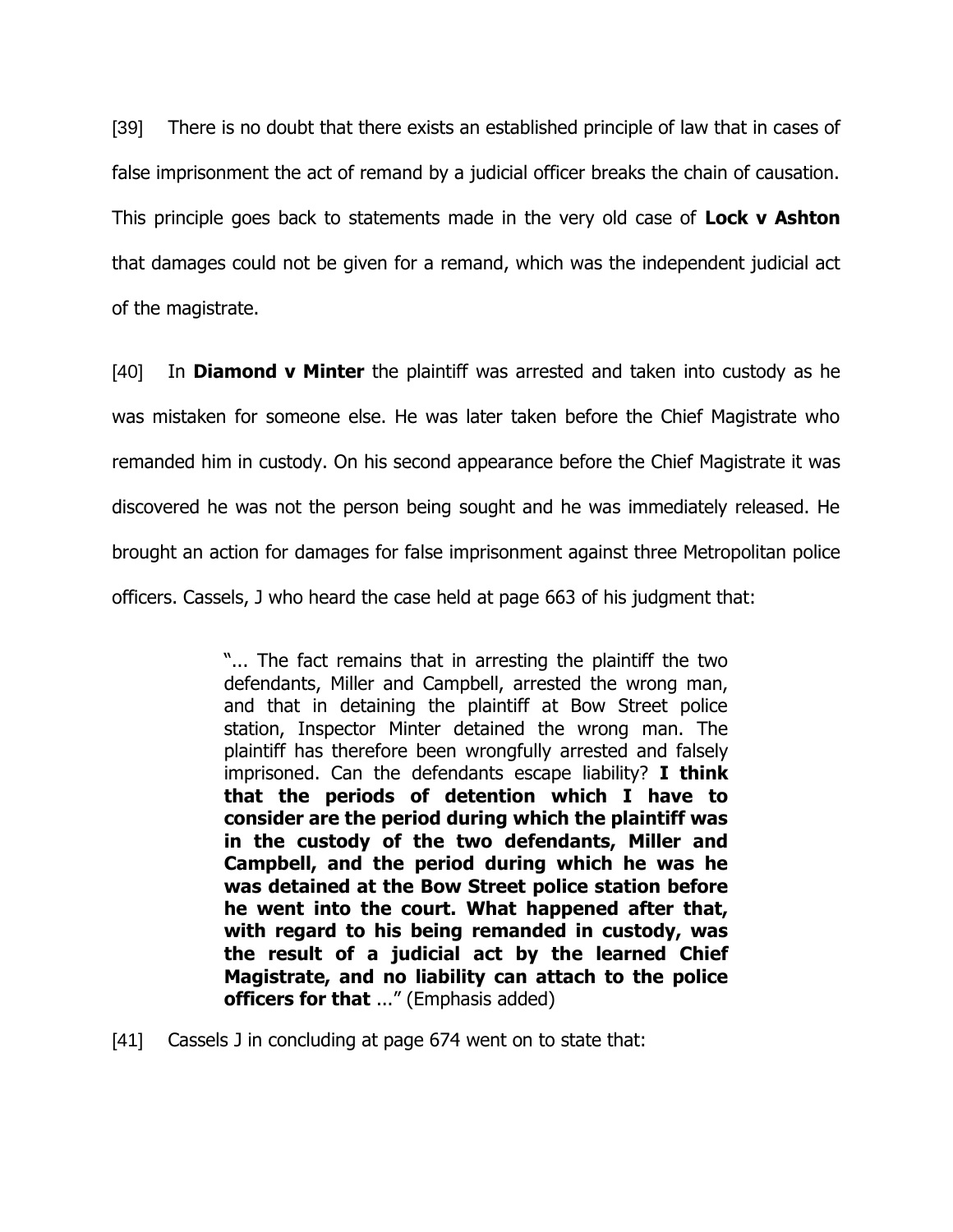"The question of damages therefore arises. I do not award damages for the plaintiff's detention in Brixton Prison, for that, as I have said, was the result of a judicial decision. The breaking of the chain of causation was dealt with by Scrutton L.J. In **Harnett v Bond** [ [1924] 2 K.B. 517, 563], where the Lord Justice said 'But it appears to me that when there comes in the chain the act of a person who is bound by law to decide a matter judicially and independently, the consequences of his decision are too remote from the original wrong which gave him a chance to decide'."

[42] Cassels J did not refer to **Lock v Ashton** as authority for his proposition at page 663 but relied on **Harnett v Bond** for his proposition that the chain of causation is broken by an independent judicial act.

[43] **Harnett v Bond** was decided in the House of Lords. It was not a case involving the unlawful actions of police officers but involved the detention of an individual in a lunatic asylum and was an action for false imprisonment. It was sought to have the persons responsible for the plaintiff's original confinement liable to pay damages for his continued confinement over a period of nine years. At page 682 of the judgment (as reported at [1925] AC 669), Viscount Cave in dealing with the varying confinement of the appellant and the plaintiffs entitlement to damages said this:

> "... But those damages must, on the authorities, be confined to such as were the direct consequence of the wrong committed; and to hold that the detention of the appellant at the offices for a few hours was the direct cause, not only of his being retaken and conveyed to Malling Place, but also of his being confined in that and other houses until October, 1921, appears to me to be impossible. **Dr. Bond could not and did not direct or authorize Dr. Adams to retake the appellant or to confine him at Malling place; the retaking and confinement were the independent acts of Dr. Adams, and each of them was a novus actus interveniens sufficient to break the chain of**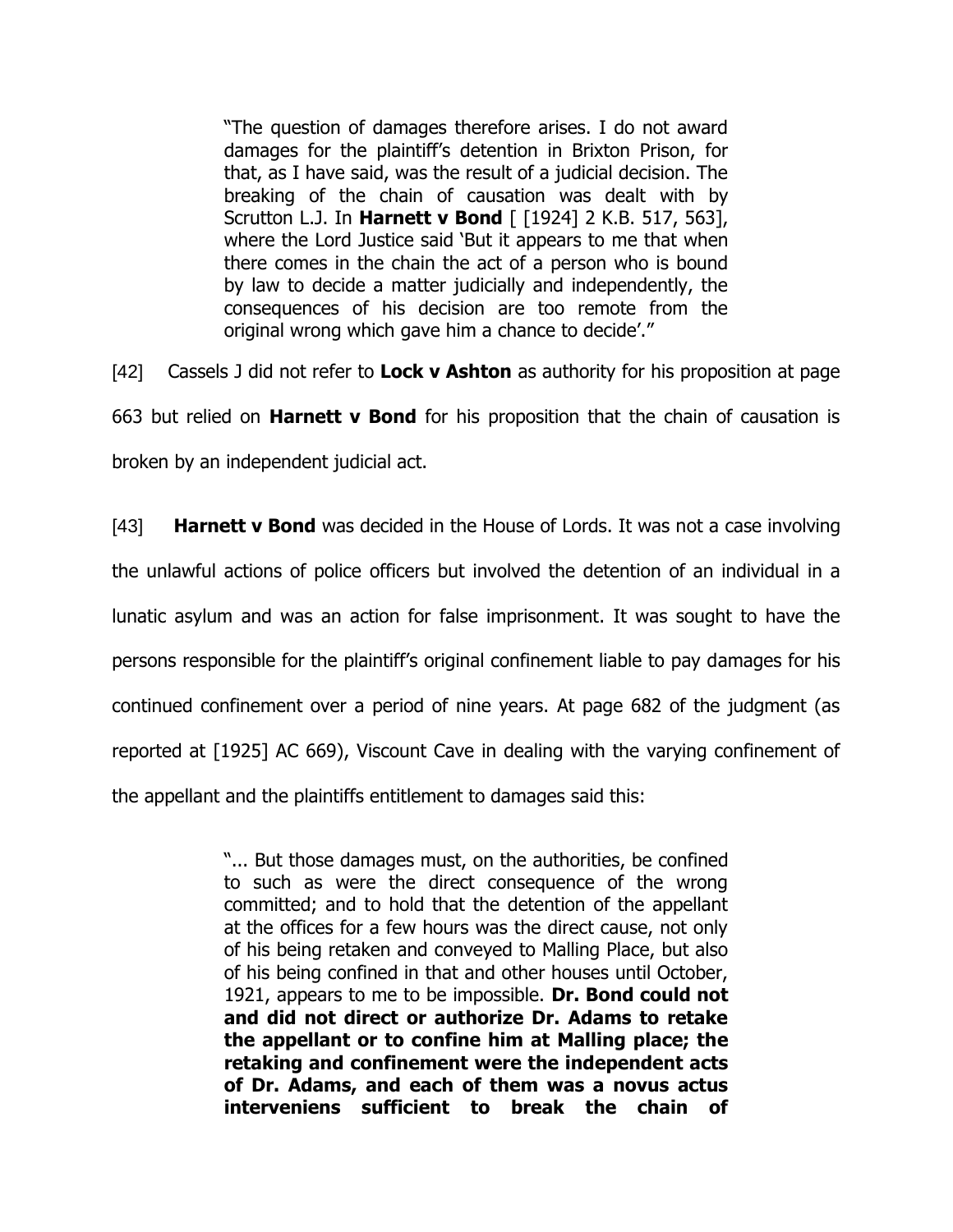**causation. Further, the confinement of the appellant could not have continued during nine years without repeated examination and recertification by the proper authorities; and for the consequences of those events Dr. Bond cannot on any intelligible principle be held to be responsible.**" (Emphasis added)

[44] Dr Bond was, therefore, only liable for the period in which he confined the plaintiff for him to be taken away by Dr Adams. The confinement by Dr Adams was held to be protected by the Lunacy Act as he was authorized to retake the plaintiff, who had been confined under a lawful reception order and was on probationary release, back into confinement. The order granting the probationary leave of absence authorised the manager of the licensed house to retake the plaintiff into confinement at any time before the probationary period expired, if his mental condition required it. Dr Adams was the manager and exercised his authority under the release order. He was therefore not liable for false imprisonment at all.

[45] The case of **Lock v Ashton** was also not cited in the House of Lords in **Harnett v Bond** but the Law Lords determined the issue on the basis of causation and whether the independent actions of the various individuals who dealt with the plaintiff was sufficient novus actus interveniens to break the chain of causation.

[46] **R v Governor of Brockhill Prison ex parte Evans (No 2)** was a case of false imprisonment brought against the governor of prisons, where, because of a mistake in the calculation of her release date, the plaintiff was detained for a longer period than was lawful. The case is useful, in the sense that the basis for the immunity for judicial actions is discussed and was stated at page 1008 as follows: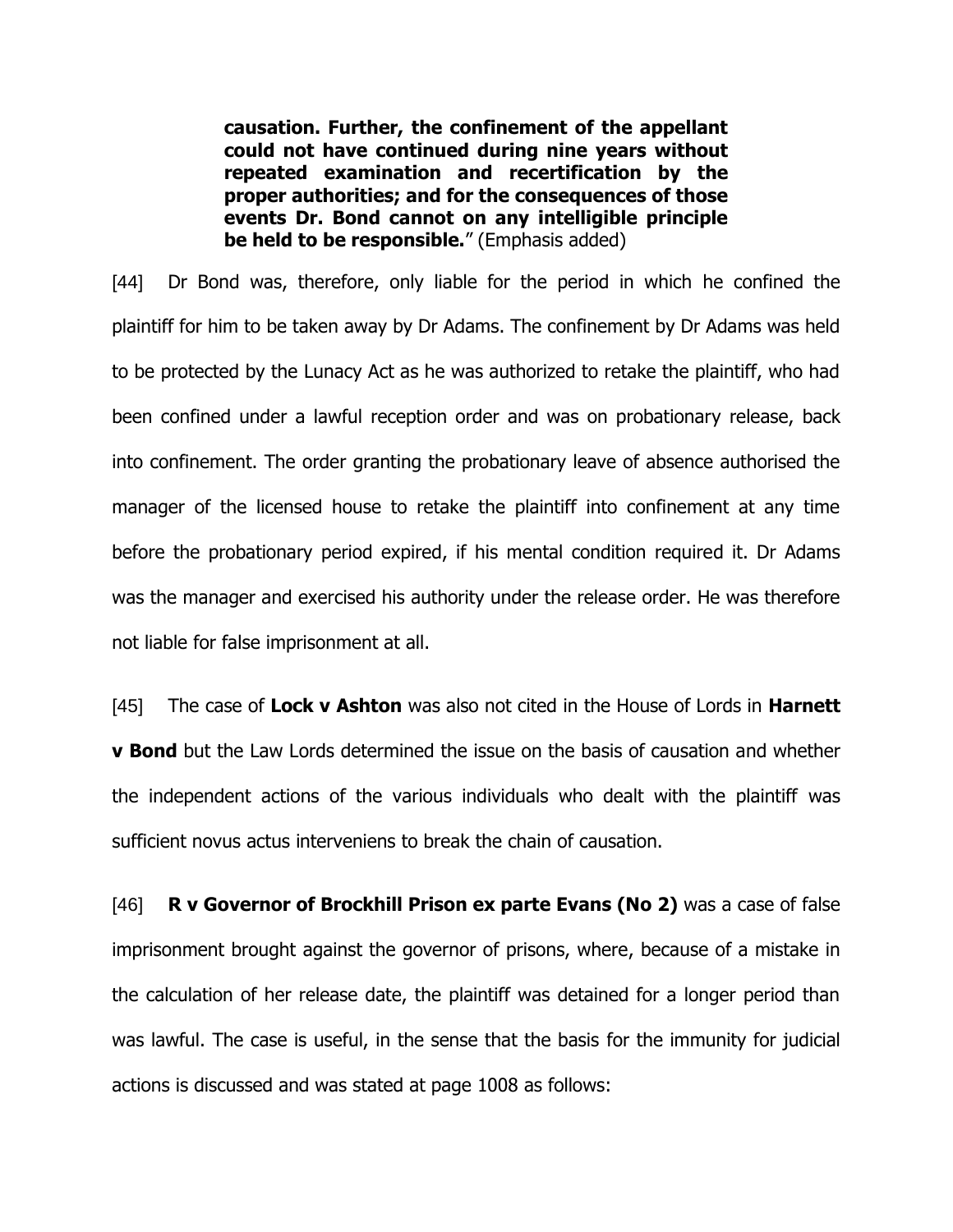"Counsel for the appellant accepts that where a court sentences a person to imprisonment but exceeds its powers, either because it has no power to send that person to detention or because the period of detention imposed exceeds the statutory maximum, **the person has no action for false imprisonment because there is lawful justification for the detention, namely the court order ..**." (Emphasis added)

[47] There is settled authority, therefore, that no action can lie for false imprisonment for a period of detention resulting from a court order. There is also settled authority that the chain of causation can be broken by an independent intervening act and that judicial action can operate as a novus actus interveniens to break the chain of causation.

[48] In **John Crossfield**, B Morrison J (Ag) (as he then was), at first instance, in dealing with a case of false imprisonment, applied the principle as stated in **Diamond v Minter** and in **Lock v Ashton** without mentioning the latter case. Referring to the period spent in custody by the claimant, after being remanded by a judge, B Morrison J (Ag) said that "seeing that he was remanded pursuant to a judicial order his entitlement to damages is curtailed to and limited to that period as described above, that is four days". He also relied on the authority of **R v Governor of Brockhill ex parte Evans** for the proposition that until the judicial order is set aside the imprisonment is not tortious.

[49] This brings me now to two judgments of the Supreme Court cited to this court in this appeal which, in my view, are inconsistent with each other. The first is **Delroy Thompson v The Attorney General and Detective Douglas Taylor**. In that case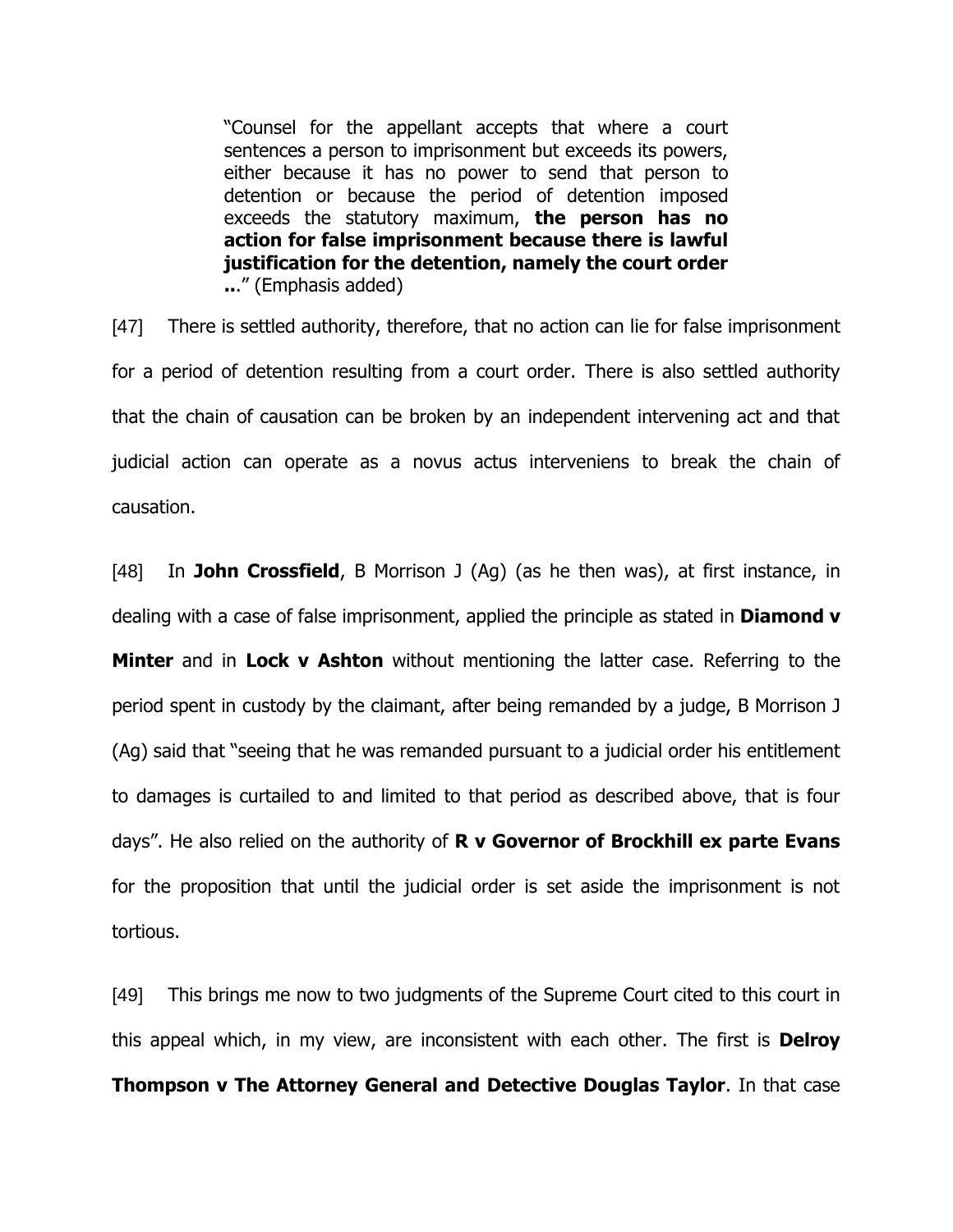the claimant was a ramp attendant at the Norman Manley International Airport when he was arrested and prosecuted for drug offences. The claimant had been detained on 10 September 2005 and kept in the custody of the police until the 16 September 2005 when he was taken to then Resident Magistrate Court for the Corporate Area (now Parish Court). On that date he was offered bail by the Parish Court Judge but did not take up the bail offer until 22 September 2005. K Anderson J having heard evidence in the case held that "[o]nce he was taken by the arresting officer, before the court, the claimant was no longer, unlawfully detained. His unlawful detention by an agent/servant of the Crown, came to an end, once he had been brought before a court of law".

[50] K Anderson J relied on definitive statements made in Clerk and Lindsell on Torts  $[2010]$ ,  $20<sup>th</sup>$  edition at paragraph 15.42 where it was stated that:

> "…if a party is arrested without a warrant and taken before a magistrate, who thereupon remands him, he must seek his remedy for the first imprisonment in an action of trespass and for the imprisonment on remand, in an action for malicious prosecution."

[51] K Anderson J purported to apply **Lock v Ashton**; **Diamond v Minter** and **Donovan McMorris v Maurice Bryan** [2015] JMSC Civ 203 at paragraph [26]. He took the view that the claimant could not recover compensation for false imprisonment for the period during which he was "remanded by the court, arising from his inability to meet his bail".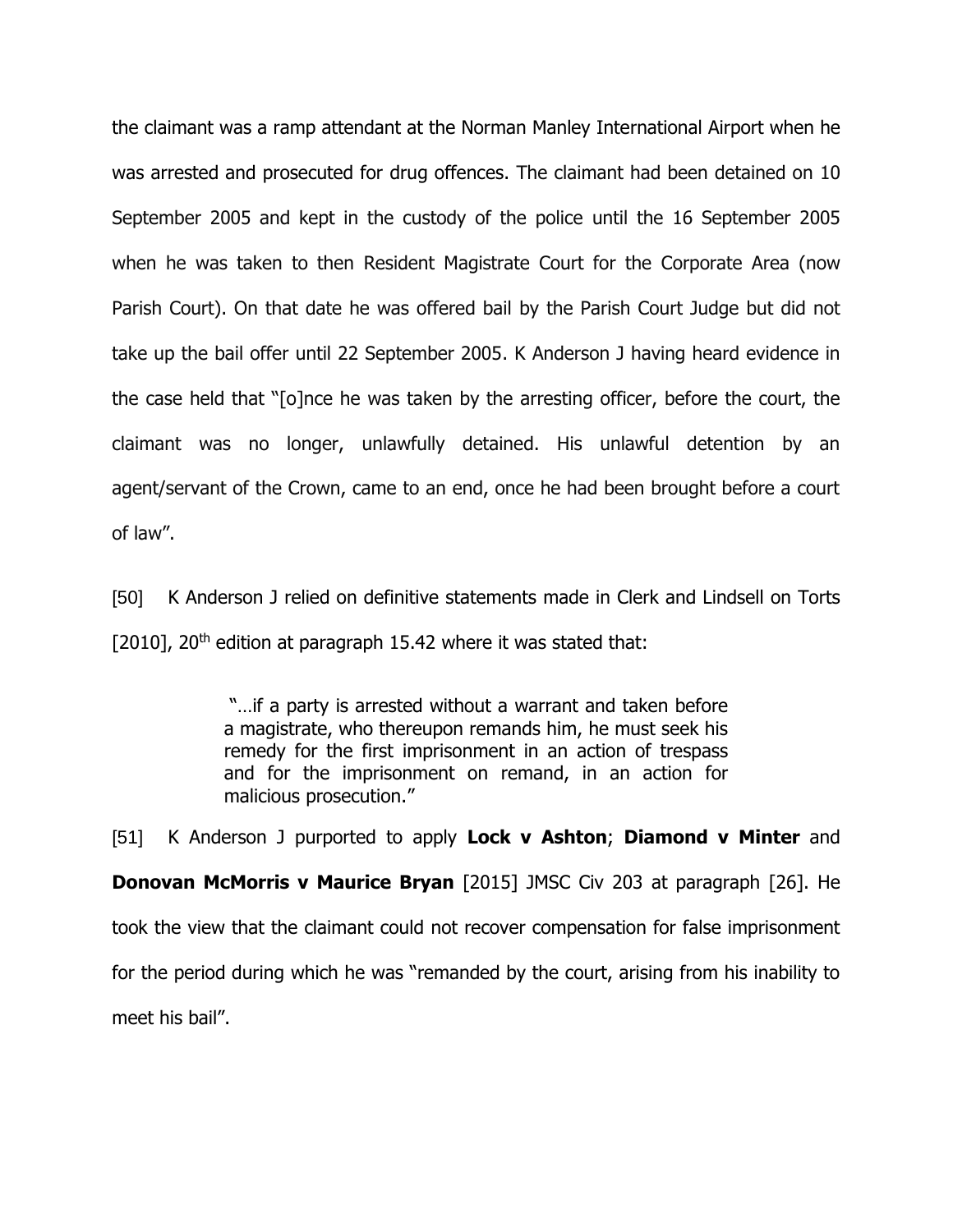[52] That decision by K Anderson J, however, is to be contrasted with the decision of F Williams J in **Conrad Gregory Thompson**. In the latter case, F Williams J, having considered the defendant's contention that the consequences of the inability of the claimant to take up the bail offered to him after he was taken to court to answer the charges made against him by the police, should not be borne by him, stated that:

> "The court finds itself unable to agree with this last submission. In the court's view the false imprisonment and the malicious prosecution in this regard are inextricably intertwined. If he had not been detained and then prosecuted on a false charge, he would likely have continued to enjoy his liberty. The defendant must be held responsible for all the consequences of that detention, malicious prosecution and the resultant false imprisonment. In the court's view, the claimant must be compensated for all the days he remained in custody ..."

[53] F Williams J cited no authority for this proposition and the appellant argued before this court that F Williams J erred and probably would have decided differently if he had been presented with the authorities now being relied on. That case was decided in 2011 but it was not considered by K Anderson J in his decision in 2016.

[54] The judge in the instant case relied on this decision of F Williams J in making her award. The respondent, however, in submitting that the judge's decision was the correct one, cited the Privy Council's decision in **Terrence Calix v Attorney General** 

**of Trinidad and Tobago**. This case was decided before **Delroy Thompson** but was not considered by K Anderson J either.

[55] **Terrence Calix** was a case of malicious prosecution. It involved no claim for false imprisonment. The appellant in a case of mistaken identity was apprehended,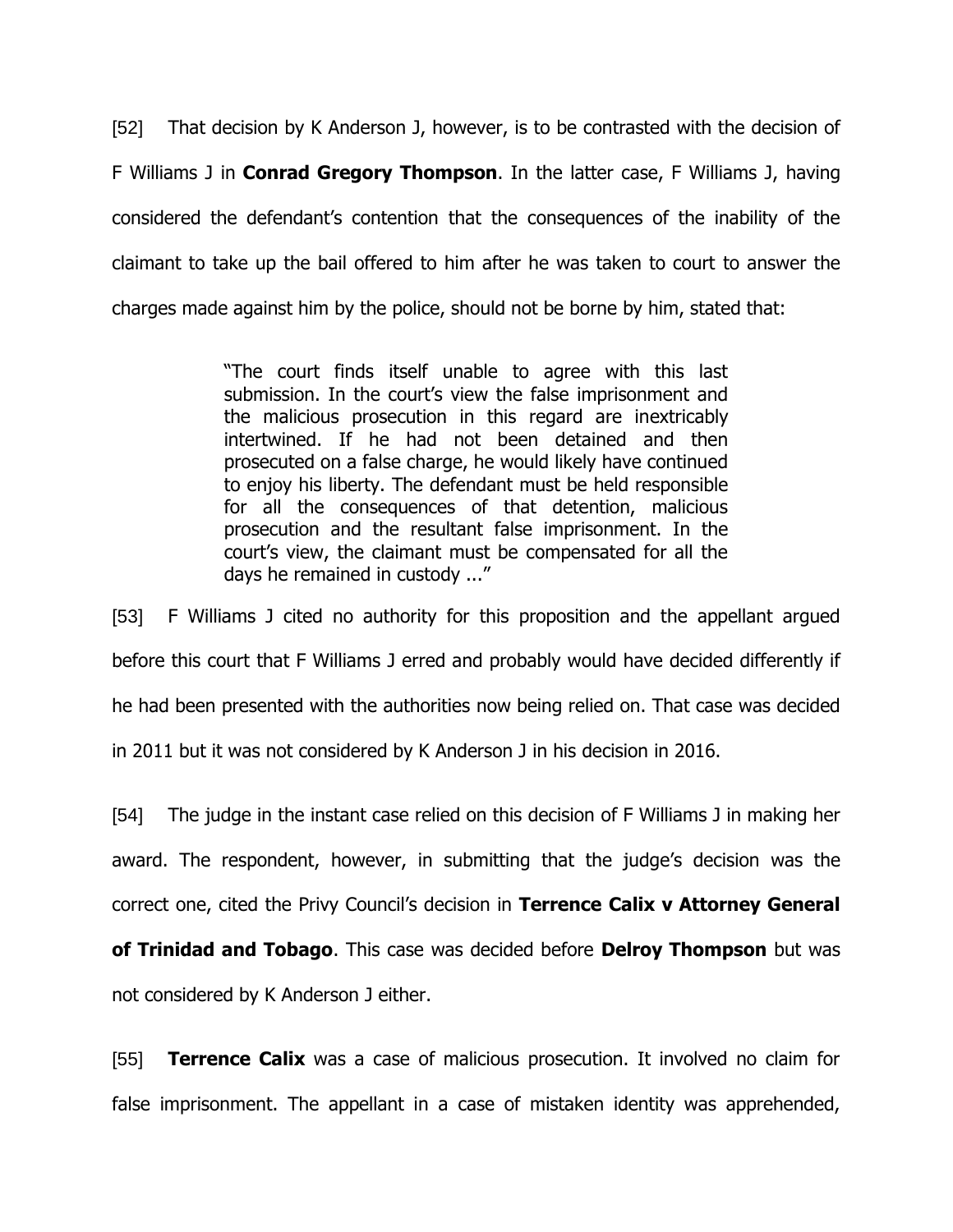arrested and charged for robbery and rape. He was brought before the magistrates' court and remanded in custody. He was first tried summarily for the charge of robbery but the identification evidence was so poor that a submission of no case to answer was upheld. He was, thereafter, tried for rape on the same evidence with unsurprisingly, the same results. It appears that for some of the period for which he was in detention he had been offered bail but did not take it up. The appellant appealed the award made to him as compensation at first instance on the grounds that it was inordinately low. One of the issues the Court of Appeal of Trinidad and Tobago had to decide was "whether a person who is incarcerated, although granted bail, can receive an award of damages in malicious prosecution under the head of endangerment of liberty". The Court of Appeal determined that the grant of bail by the magistrate which was not accessed by the appellant was sufficient to disentitle him to an award. The Court of Appeal took the view that the grant of bail interposed a judicial act which then became the cause of the appellant's continued detention.

[56] On appeal to the Privy Council, the Board pointed out that the intervention of a judicial act as a novus actus interveniens was applicable to false imprisonment only and not to malicious prosecution. With regard to the approach of the court at first instance, the Board pointed out that the trial judge had dealt with the point as one of a failure of the appellant to mitigate his loss, as he failed to take steps to secure his release. The Board disagreed with this approach because failure to mitigate loss was not pleaded, it had not been put to the appellant and there was no evidence to support such an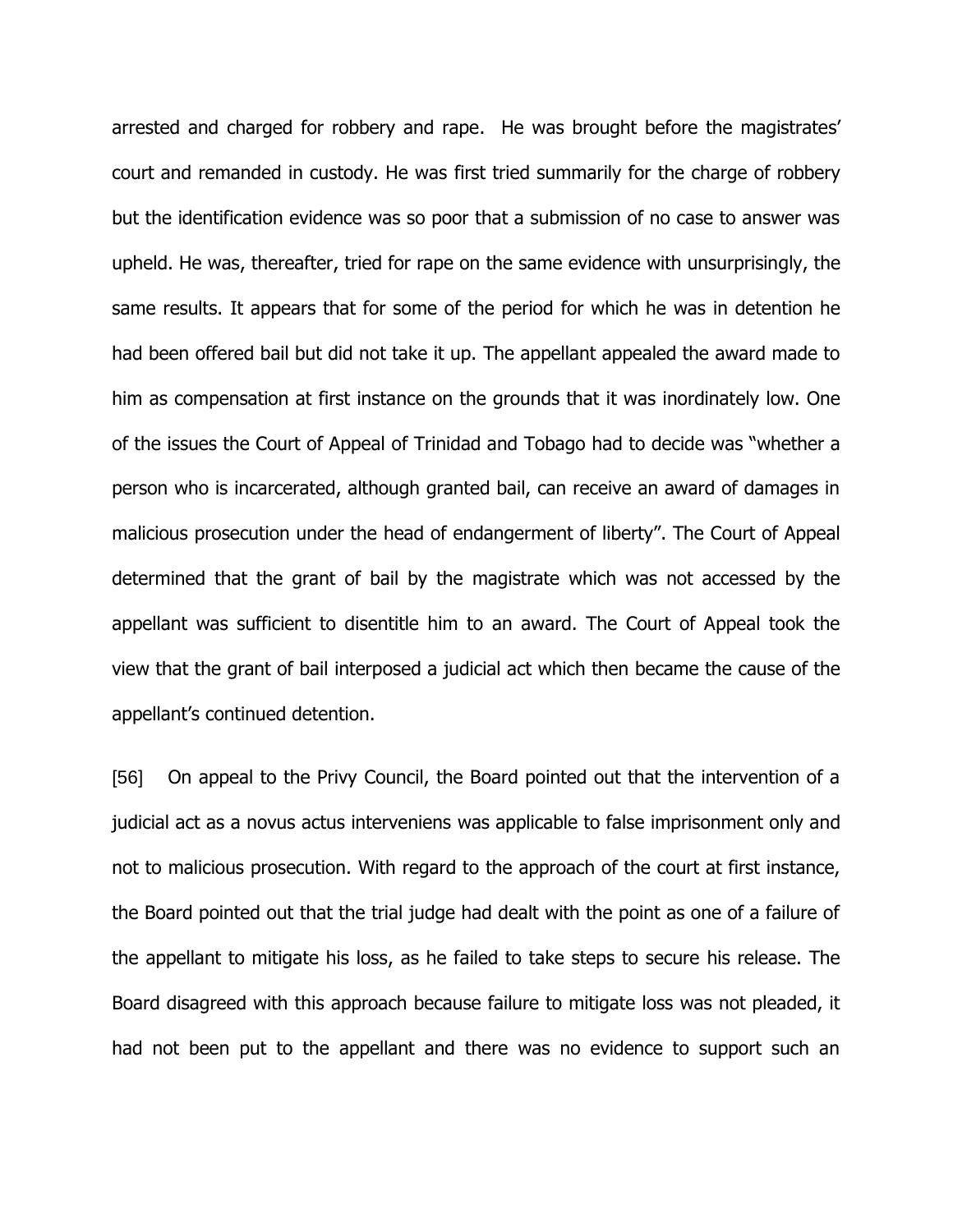assertion. Therefore, the Board found it was not open to the judge to make such an adverse finding against the appellant.

[57] With regard to the position taken by the Court of Appeal, as said before the Board pointed out that a judicial act precluded liability only in a case of false imprisonment. The Board was at pains to point out that the avowed basis on which the respondent sought to deprive the appellant of compensation for loss of liberty was his failure to take up a grant of bail and that the failure to take up the grant of bail was not a judicial act. It also pointed out that the respondent had not sought to uphold the Court of Appeal's conclusion that the grant of bail was a judicial act which became the cause of the appellant's detention. In my view, therefore, the Board made no pronouncement on that specific pronouncement by the Court of Appeal, the point not having been pursued by the respondent. At paragraph 23 the Board said that:

> "The respondent did not seek to uphold the Court of Appeal's conclusion that the grant of bail was a judicial act which became the cause of the appellant's detention. A claimant's failure to take up a grant of bail (which is the avowed basis on which the appellant should not recover compensation for loss of liberty) is not a 'judicial act'. **In any event, although a judicial act precludes liability in false imprisonment, it does not relieve the prosecutor of liability in malicious prosecution**: the prosecutor remains liable for the damage caused by his setting the prosecution in motion  $-$  see Lock v Ashton (1848) 12 QB 871 (116 ER 1097) ..." (Emphasis added)

[58] It is clear, therefore, that the issue of whether the offer of bail by a judge to a person previously detained is a judicial act which can operate as a novus actus interveniens in a case of false imprisonment was not definitively decided by the Privy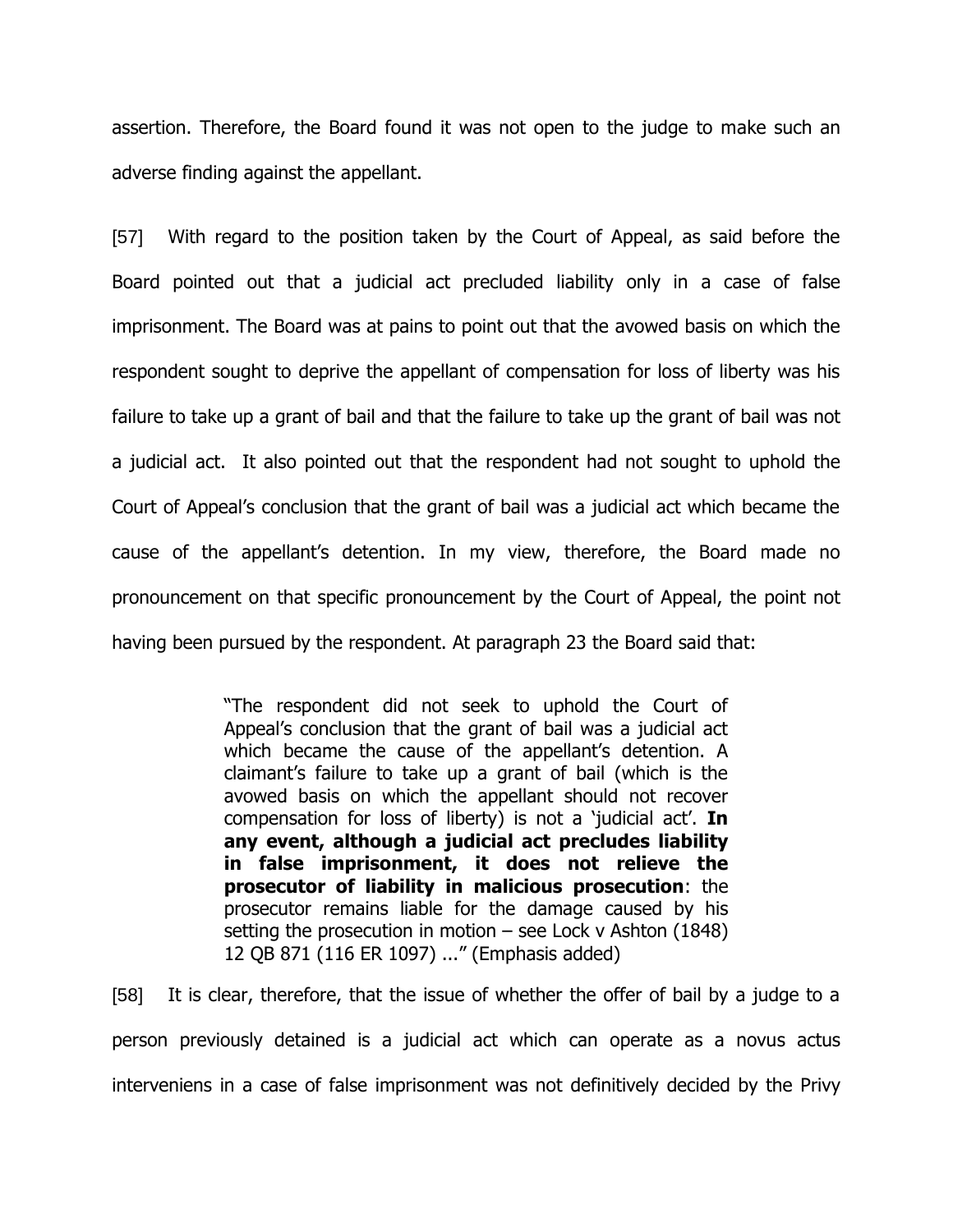Council in the case of **Terrence Callix**. Therefore, the reliance by the respondent on this case as authority that the offer of bail, being a judicial act, cannot break the chain of causation is misconceived. The question is one which remains open, at least at the appellate level. This is an issue which requires argument on the specific facts and issue, and would involve an examination of the principles of bail and the various relevant provisions of the Bail Act and, perhaps, issues of policy. K Anderson J for instance was of the view that, for each appearance where the defendant appeared in court and did not take up his bail, he was remanded by the judge until the bail offer was taken up or until the next date. There may or may not be some force in that approach.

[59] In **Harnett v Bond** at page 689 the House of Lords noted that Dr Bond had no power or authority over Dr Adams and once the plaintiff was returned to the place of his lock down at West Malling the duties regarding his custody devolved on Dr Adams alone. From the time Dr Bond handed over to Dr Adams and he assumed control over the plaintiff Dr Bond's responsibility ended. That is an argument which, by analogy, could be made in the proper case of false imprisonment where a person previously detained is brought to court, offered bail with a surety and the offer is not taken up. It could be argued that the police have no authority or control over a judge and once a defendant has been brought to court, the police have no further control over what becomes of his liberty or any judicial action that may be taken with respect to him. A judge who considers whether to exercise a discretion to grant bail, in what sum the bail bond should be and whether or not a surety is to be provided, exercises an independent judicial discretion unrelated to the act of the police in effecting an arrest,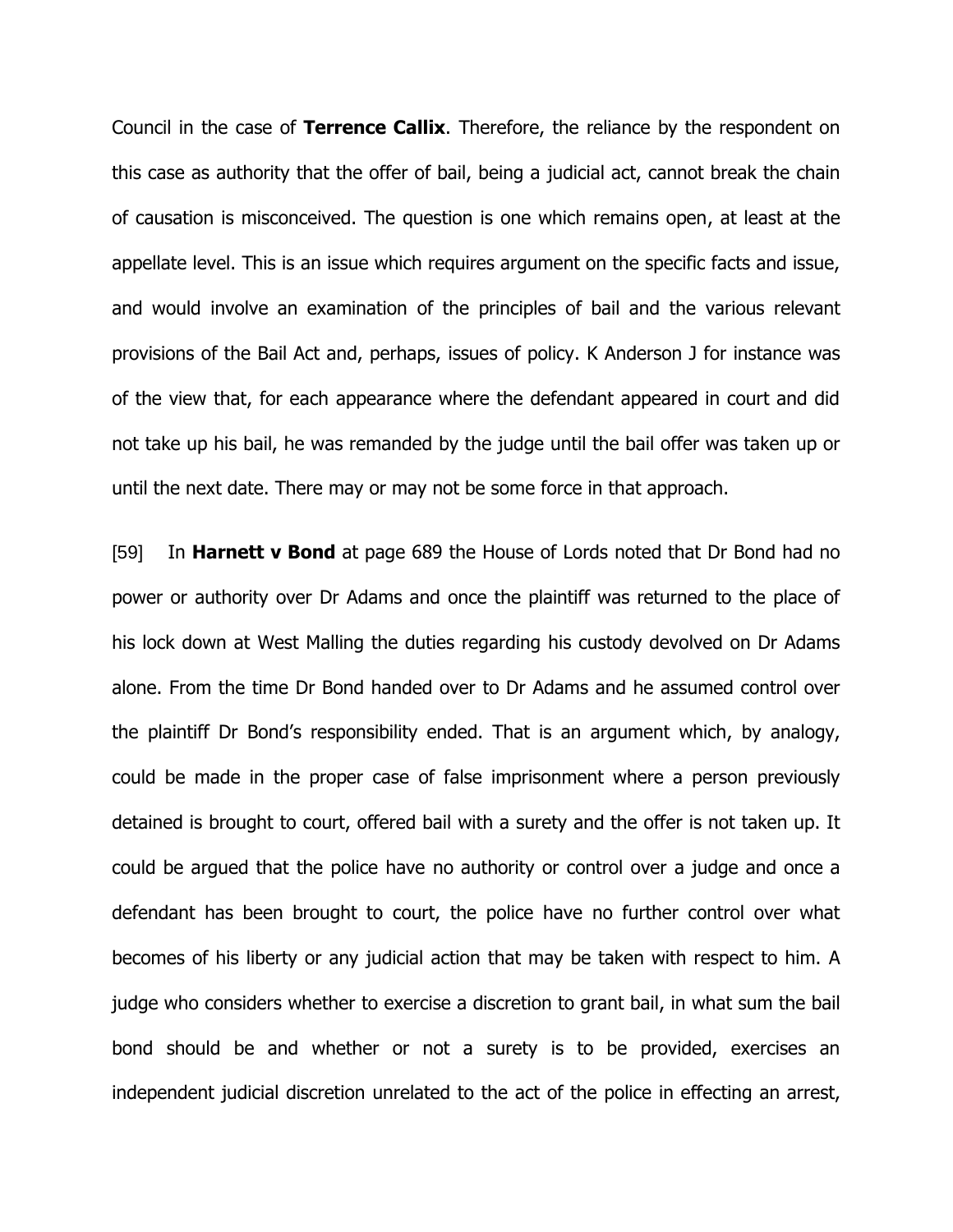and therefore, carries out an independent judicial act. The question whether that act can be viewed as a break in the chain of causation is one of fact, law and policy and must be fully argued in an appropriate case.

[60] Fortunately, that is not the issue in this case. This case falls to be decided on a much narrower and less controversial basis. Therefore, it is not the appropriate case in which to make that determination. This instant case is distinguishable from the authorities discussed above including the Privy Council decision in **Terrence Calix** because it falls to be determined largely on the basis of the effect of section 19 of the Bail Act and the Parish Court Judge's powers under those provisions.

[61] The respondent was lawfully on bail with a surety at the time he was taken into custody by the second appellant. Counsel for the respondent is correct that section 19 of the Bail Act is relevant to this case and to the sole issue for determination by this court. The law provides, for a surety, who so wishes, to be released from the obligation under the recognizance entered into. This, however, has to be done in accordance with section 19 of the Bail Act. That section provides as follows:

> " $19 - (1)$  A surety shall be released from obligation under recognizance entered into by him, in the following circumstances-

# (a) **where the Court grants such release on an application made in accordance with subsection (2)**;

(b) where the Court makes no order or a *nolle prosequi* is entered in relation to the defendant who provided the surety;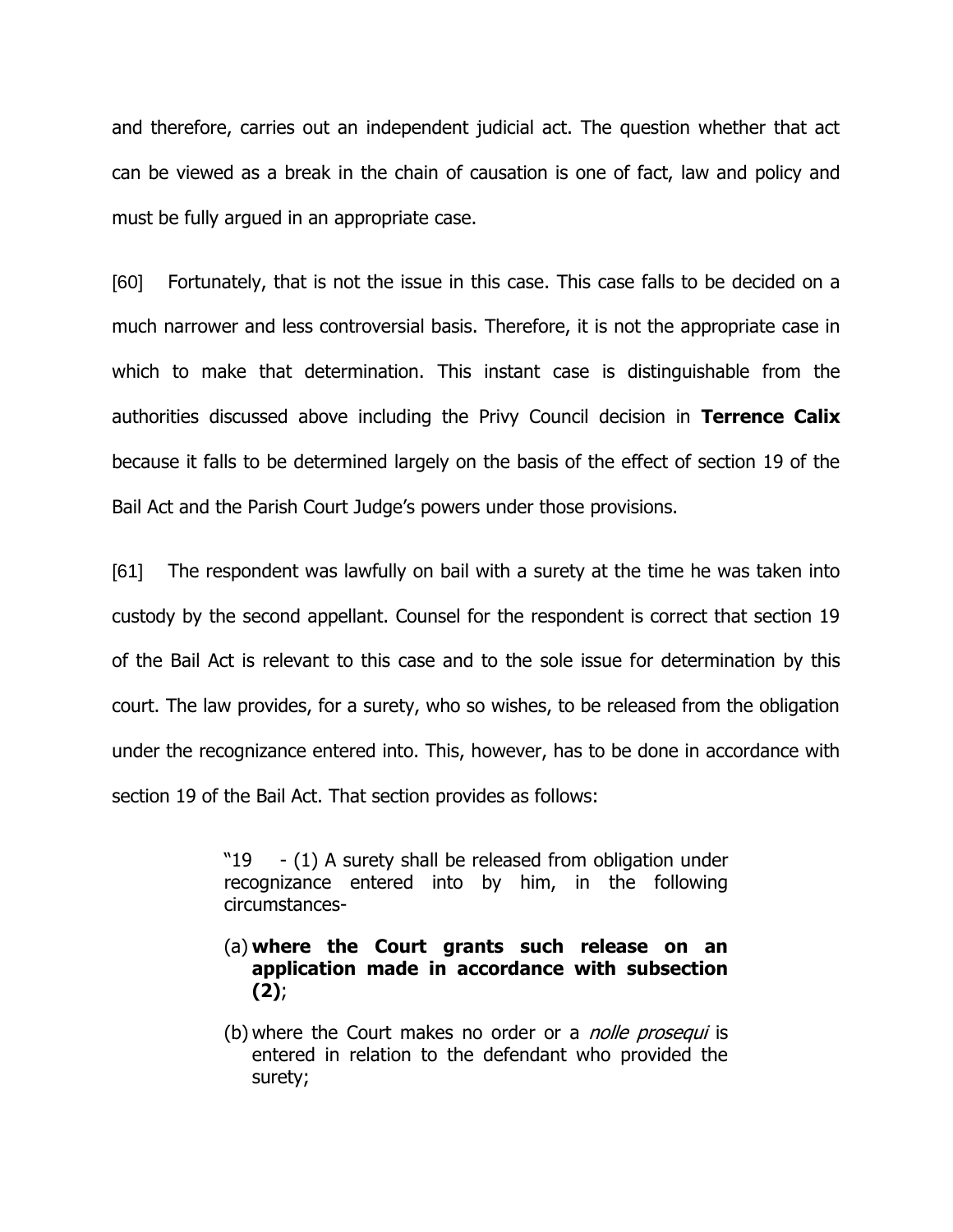- (c) where the matter in respect of which the surety was provided is adjourned sine die or dismissed, as the case may be;
- (d) where the defendant concerned is acquitted or convicted, as the case may be.

(2) **A surety who wishes to be released from his obligations under a recognizance -**

**(a) shall apply in writing for such release to the Court by which such recognizance was taken; and**

**(b) may attend before that Court for the hearing of such application.**

**(3) Where a surety is released, the defendant concerned-**

**(a) shall forthwith be notified of such release; and** 

**(b) may be taken into custody until he provides other surety or sureties;"** (Emphasis added)

[62] In this case the surety, who was the respondent's girlfriend at the time, wished to be released from her recognizance but the procedure provided in section 19 for her release to be granted was not followed. She, instead, made a report to the police resulting in the respondent being taken into custody by the second appellant. This also was not in adherence to the provisions of the Bail Act, more specifically section  $16(3)(c)$ . That section provides for a surety to notify the police, in writing, that the person bailed is unlikely to surrender to custody and for that reason wishes to be relieved of her obligation as surety. In such as case the police officer may arrest the person without a warrant but must bring that person before the court within 24 hours or at least at the next sitting of the court. The respondent was in custody from 23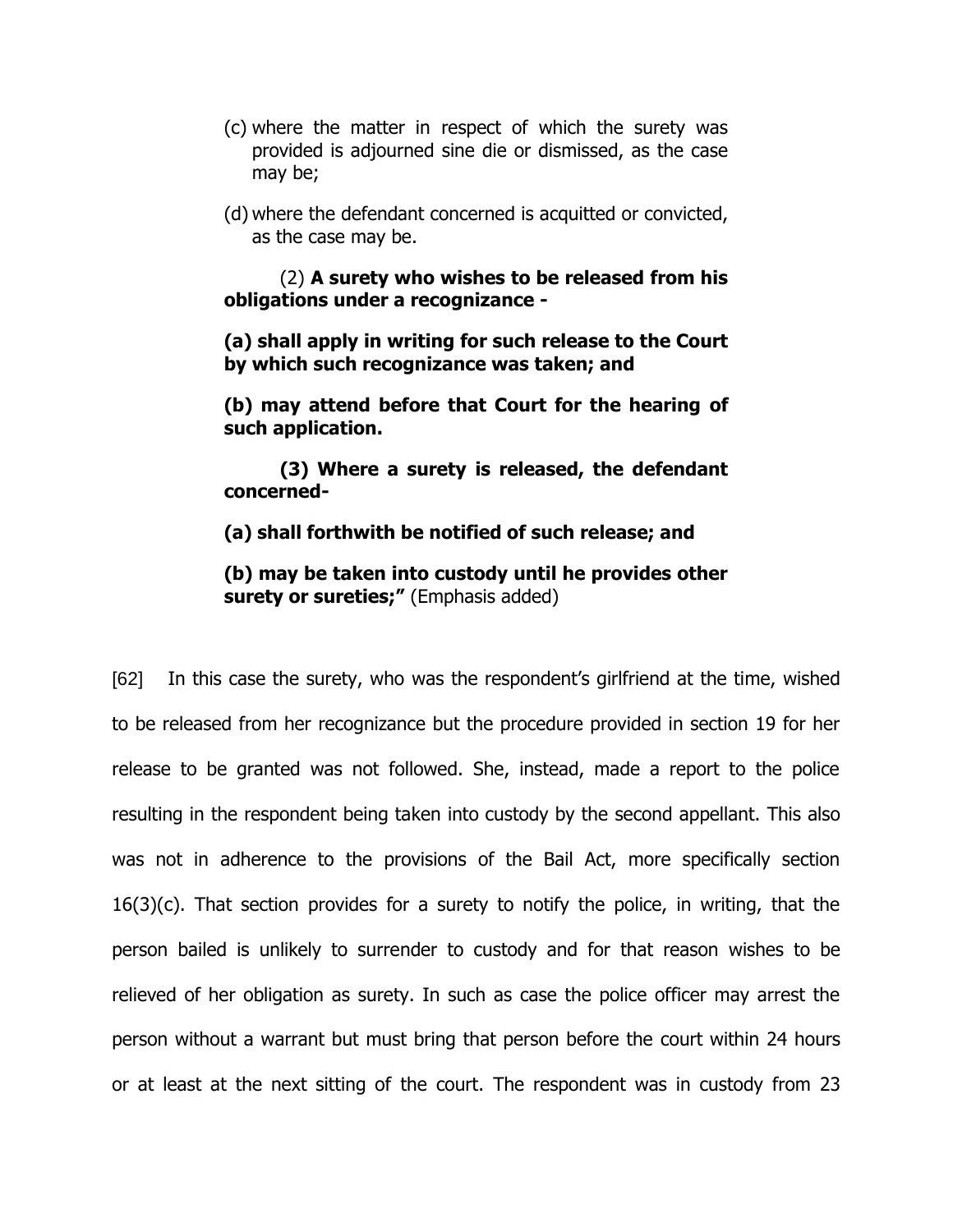September 2014 to 23 October 2014 before being taken to court, at which time the Parish Court Judge made an order for the surety to be released from the recognizance entered into by her. This order was endorsed on the information charging the respondent with rape and duly signed by the Parish Court Judge.

[63] What then was the position of the appellant at the moment his surety was released from her recognizance? The Parish Court Judge clearly took the view that he needed to provide another surety for his release on bail. In making that determination she clearly decided that he had to be remanded in custody until a new surety was provided. The Parish Court Judge therefore offered the respondent bail with surety in the same sum and on the same terms as before. He was, therefore, to use the language of section 19(3)(b) of the Bail Act "taken into custody" until his obligation to provide a new surety was fulfilled. On the provision of the new surety he was released on bail. All this was in keeping with section 19 of the Bail Act.

[64] Although the respondent was on bail when he was unlawfully detained by the police based on a report by the surety, it does not take away from the fact that a surety is entitled to apply to be released. Therefore, on 23 October when the surety appeared before the court and was released from her recognizance by the judge in accordance with section 19 of the Bail Act, the respondent was at that point, by operation of law and subject to the discretion of the judge pursuant subsection (3)(b), "taken back" into custody. The application to be released from her recognizance made by the surety and the grant of that release were actions independent of the action of the second appellant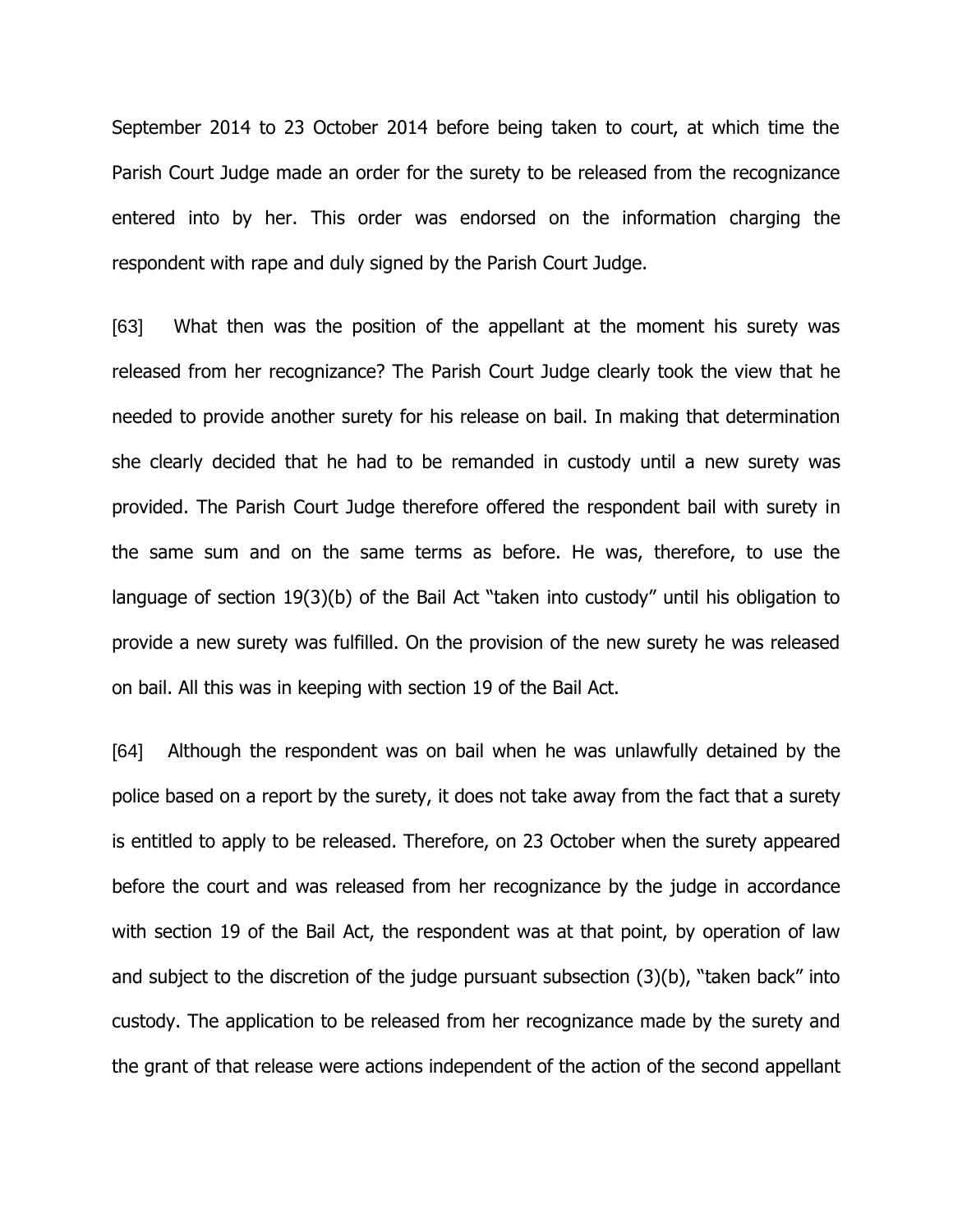and would have occurred on that date or any date set by the Parish Court Judge even if the respondent had not been taken into custody by the second appellant.

[65] To illustrate the point let us for a moment consider what would have been the position if the respondent had not been in the custody of the second appellant when the application to be released was made by his surety. The surety having applied to be released, the law mandates that the respondent would have to be notified of her release. It also provides that he may be taken into custody until he provides another surety. So having been informed that he no longer has a surety, he would be required to turn himself into court and provide a new surety. If he had no alternative surety, he was subject to being remanded until he provided one. This remand of the respondent until he finds a new surety after the release of the previous one is, therefore, entirely independent of anything the second appellant had done previously.

[66] The act by the Parish Court Judge of releasing the surety on her application and remanding the respondent until he was able to provide a new surety was an independent and intervening judicial act, done pursuant to the Bail Act, for which the appellants cannot be held responsible. As a result, the appellants were not responsible for the five days it took the respondent to find a new surety.

[67] The judge was, therefore, wrong to rely on and apply the case of **Conrad Gregory Thompson,** which involved an entirely different set of circumstances, to make an award for 35 days. The appeal has merit and the number of days should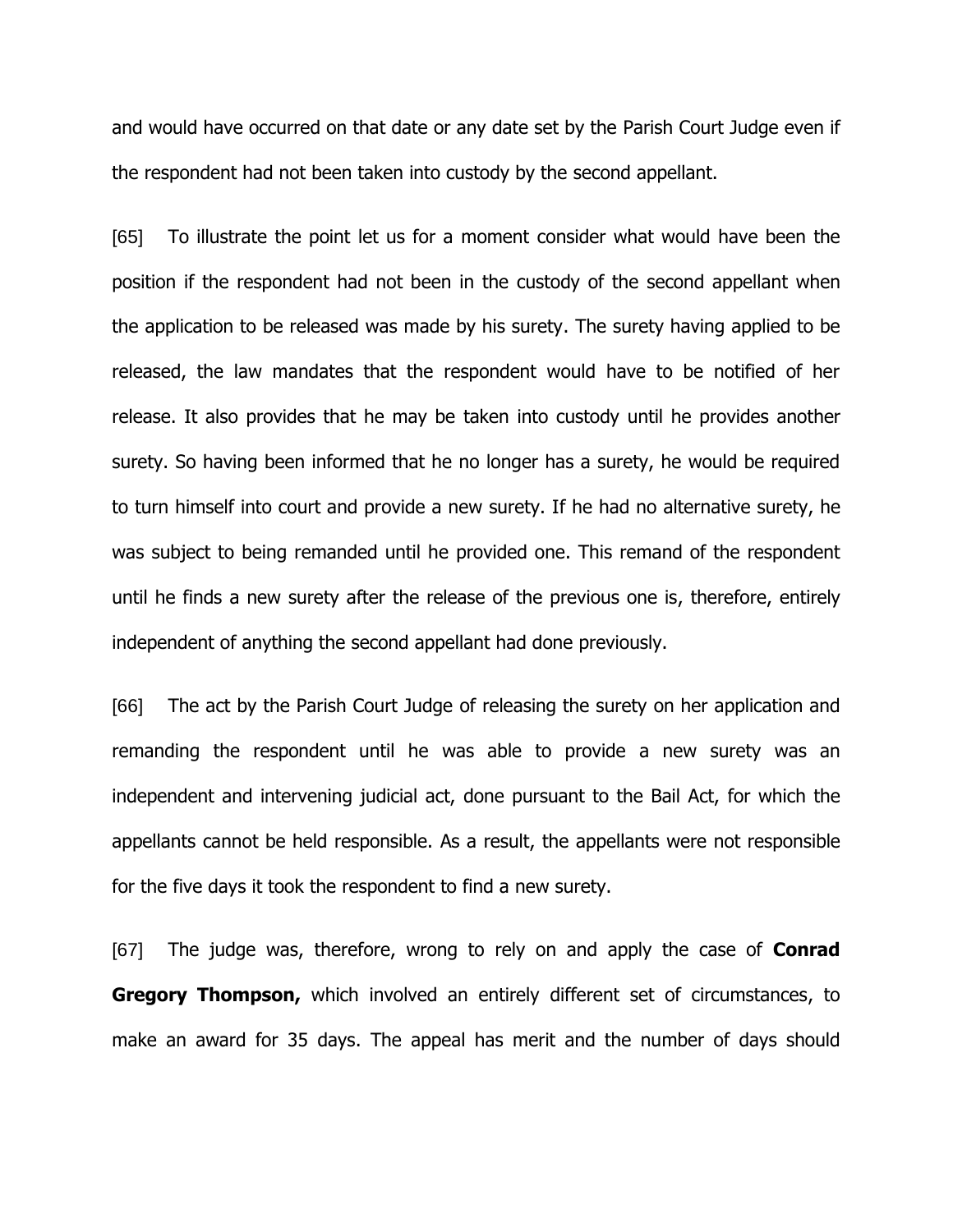accordingly be reduced to 30 days for false imprisonment. This would result in the award for false imprisonment being reduced to \$3,630,000.00.

### **The counter notice of appeal**

[68] The respondent was aggrieved by the quantum of damages awarded by the judge and filed a notice of counter notice of appeal on 9 May 2017 and an amended counter notice on 8 May 2018. However, for ease of reference I will continue to refer to the parties as before; that is, as the appellants and respondent.

[69] The single ground in the amended counter-notice of appeal states that:

"(a) The award made by the Learned Trial Judge of \$4,235,000.00 (\$121,000.00 per day) for False Imprisonment is inordinately low and unreasonable having regard to recent awards made by the court for similar cases."

[70] The respondent sought the following orders on the counter notice:

"(a) The award for False Imprisonment be increased to between \$6,000,000.00 to \$7,000,000.00

(b) The costs of this Appeal and the cost below be awarded to the Respondent/Claimant.

(c) There be such further or other relief as may be just."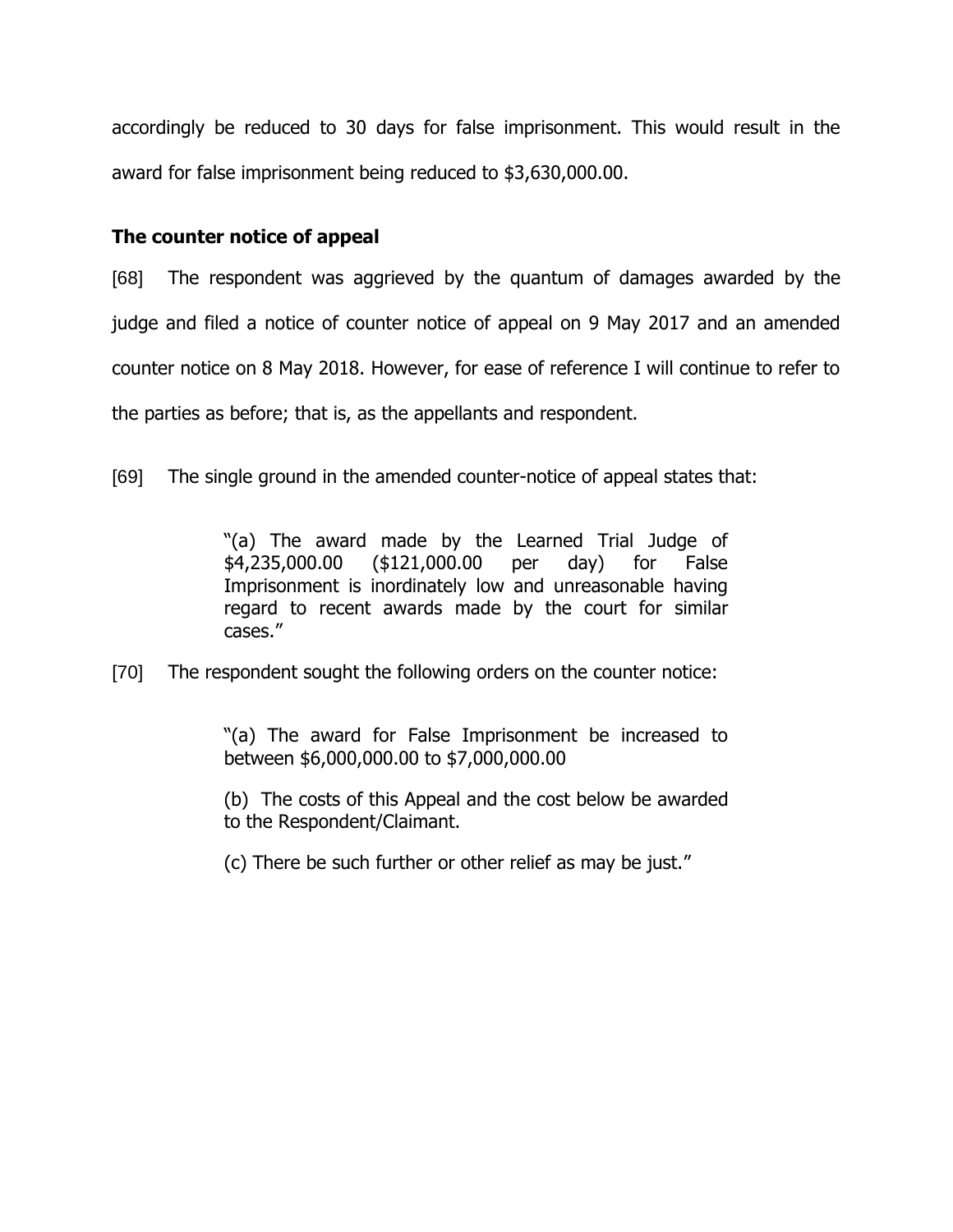### **Submissions on the counter notice of appeal**

#### **Respondent's submissions**

[71] Counsel argued that whilst the trial judge had correctly considered the relevant cases and the usual award for false imprisonment in these cases, she nevertheless awarded a sum far below the sum awarded in those cases. The trial judge, it was submitted, misapprehended the facts and made a wholly erroneous estimate of the damage to which the respondent is entitled. In making these submissions counsel conceded that the appellate court may be reluctant on principle to interfere with the judge's award of damages but argued that the award in this case was so inordinately low, that this court ought to interfere.

[72] Counsel cited McGregor on Damages  $16<sup>th</sup>$  Edition where it was noted that the principal heads of damages in a false imprisonment claim were "...injury to liberty i.e. the loss of time considered primarily from a non-pecuniary viewpoint, and the injury to feelings i.e. the indignity, mental suffering, disgrace and humiliation with any attendant loss of status". Counsel submitted, therefore, that the heads of damages for false imprisonment which are to be considered for compensation are:

- a. Loss of liberty
- b. Injury to feelings
- c. Physical injury
- d. Illness or discomfort resulting from the detention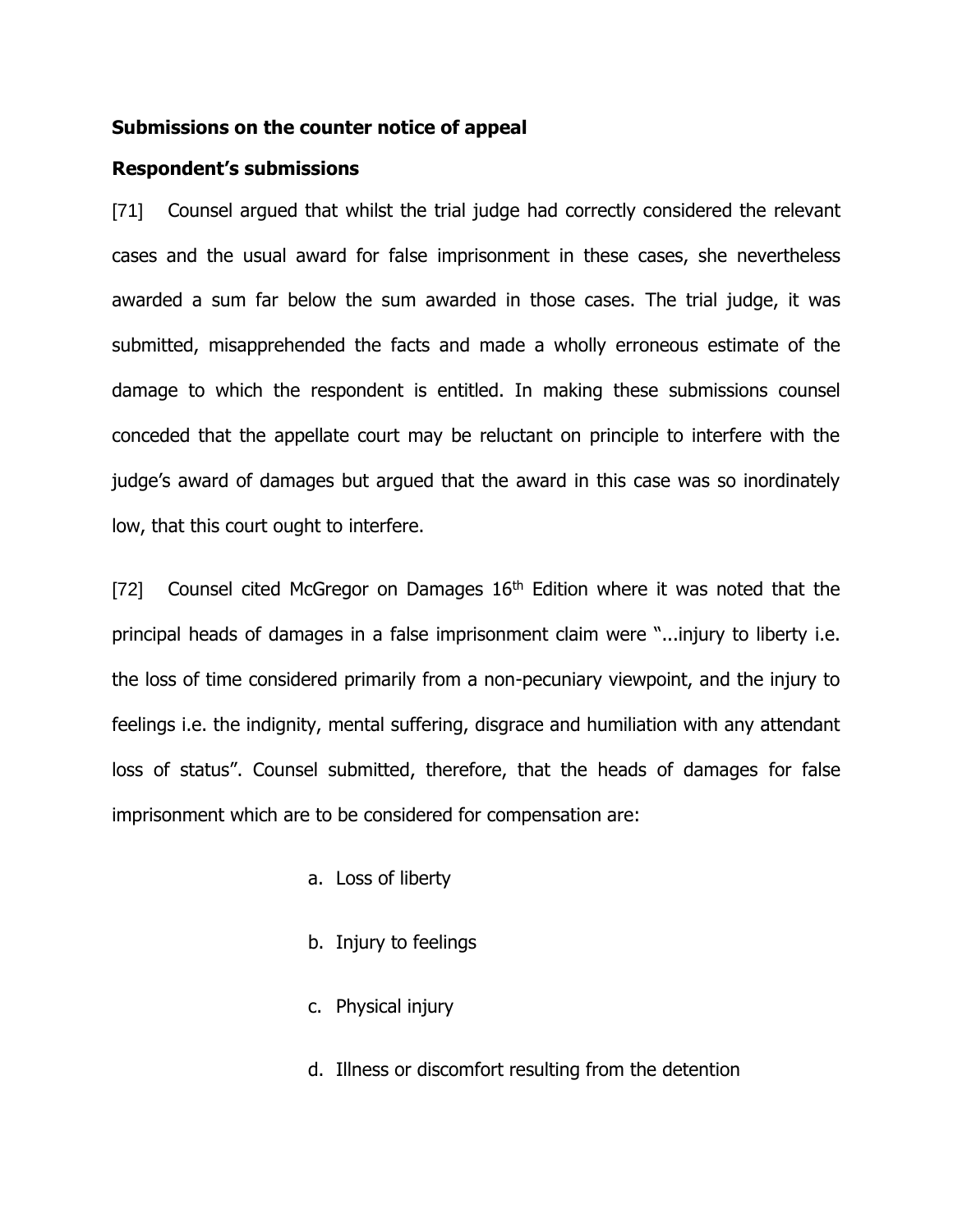### e. Injury to reputation and

f. Pecuniary loss not too remote

[73] Counsel conceded that the sum awarded for false imprisonment is at the judge's discretion and is calculated using comparable awards and adjusting them using the Consumer Price Index. Reliance was placed on **The Attorney General of Jamaica v Glenville Murphy** [2010] JMCA Civ 50.

[74] Counsel argued that, in examining the relevant cases cited by the respondent, the judge misapprehended the circumstances of the respondent's arrest and detention, when she distinguished the case of **Herwin Fearon v The Attorney General of**  Jamaica and Constable Brown (unreported), Supreme Court, Jamaica Suit No CL 1990/F-o46, Judgment delivered 31 March 2005. Counsel pointed to evidence led at the assessment hearing about the filthy state of the holding cells at the Hunts Bay Police Station. He also pointed to the evidence heard by the judge of the presence of rats, cockroaches and other insects in the cells and the fact that the respondent had to sleep standing up due to overcrowding in the cells. Counsel submitted that the respondent's case, even though it was more similar to **Herwin Fearon's** case, was made worse by the fact that, unlike Mr Fearon's detention which was initially lawful, the respondent's was unlawful from the start.

[75] Counsel argued further that the police acted maliciously, in that although section 19 of the Bail Act was brought to the police's attention, they still kept the appellant in custody and when the reason for the surety's report was brought to the second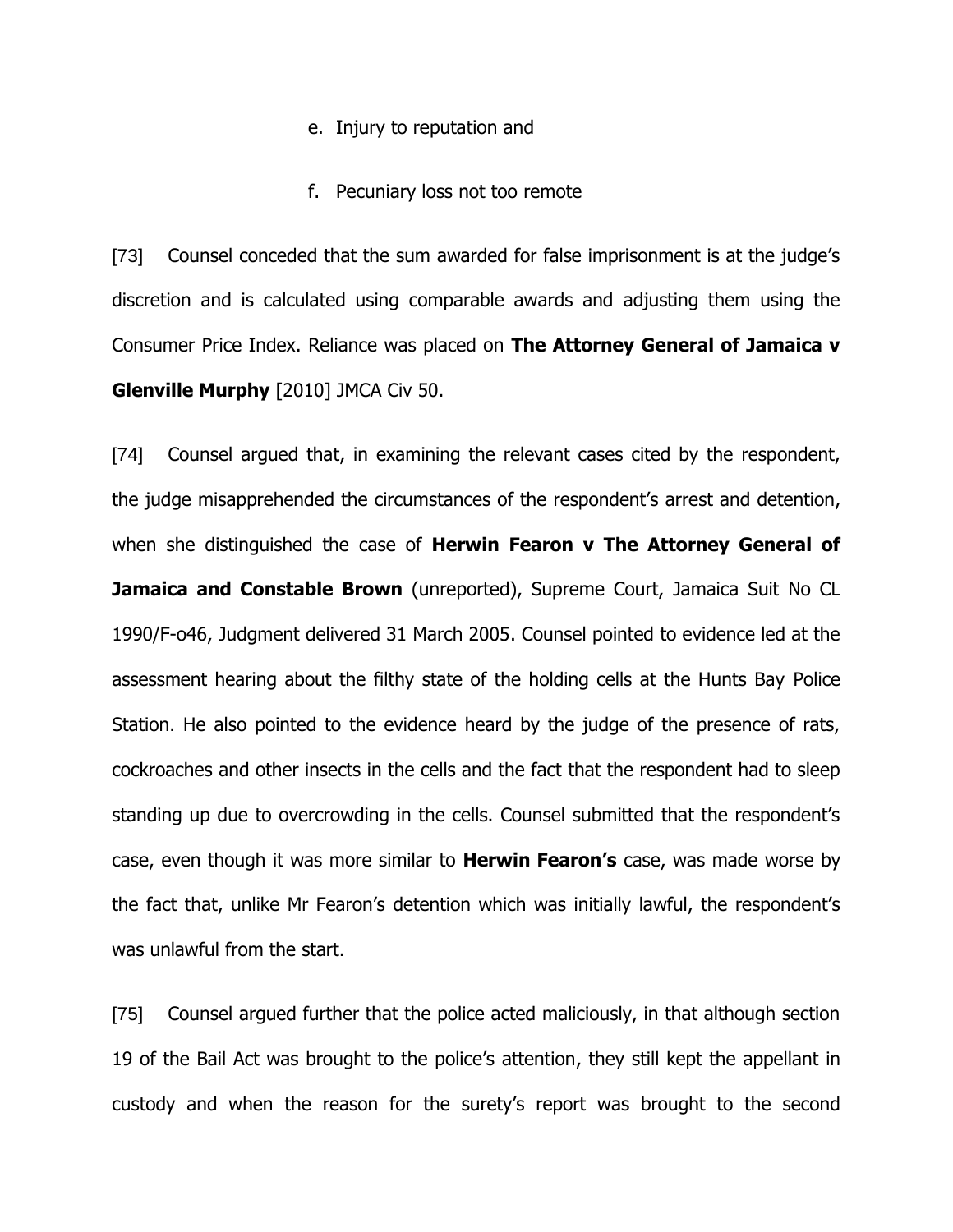appellant's attention, he was dismissive. In addition, he said, there is no indication that the judge took this, and the fact that no investigation was carried out by the police, into consideration. He also submitted that the judge failed to take account of the fact that officers at the Darling Street Police Station had acted maliciously in misleading the police at Hunts Bay Police Station that the respondent's bail had been revoked in order to ensure his detention at that station.

[76] The respondent referred to the cases cited to the judge and argued that the award should be increased to between \$6,000,000.00 and \$7,000,000.00 for general damages for false imprisonment based on a daily rate of between \$171,400.00 to \$200,000.00 for the 35 days. Counsel submitted that the instant case was similar to **John Crossfield** in that the respondent suffered serious injury to feelings and discomfort resulting from detention and the injury to reputation was the same.

[77] Counsel also maintained that the injury to feelings, discomfort resulting from detention and injury to reputation were also similar to that in the consolidated case of **Jervis Blake et al v The Attorney General of Jamaica** [2016] JMSC Civ 159. It was also submitted that the **Herwin Fearon** case bears the most similarity to the instant case, although this case is more serious and that the sums cited above would bring the respondent's case more in line with that decision.

### **Appellants' submissions**

[78] Counsel for the appellants submitted that the complaint contained in the counter notice of appeal was unfounded. Counsel pointed out that all the cases cited by counsel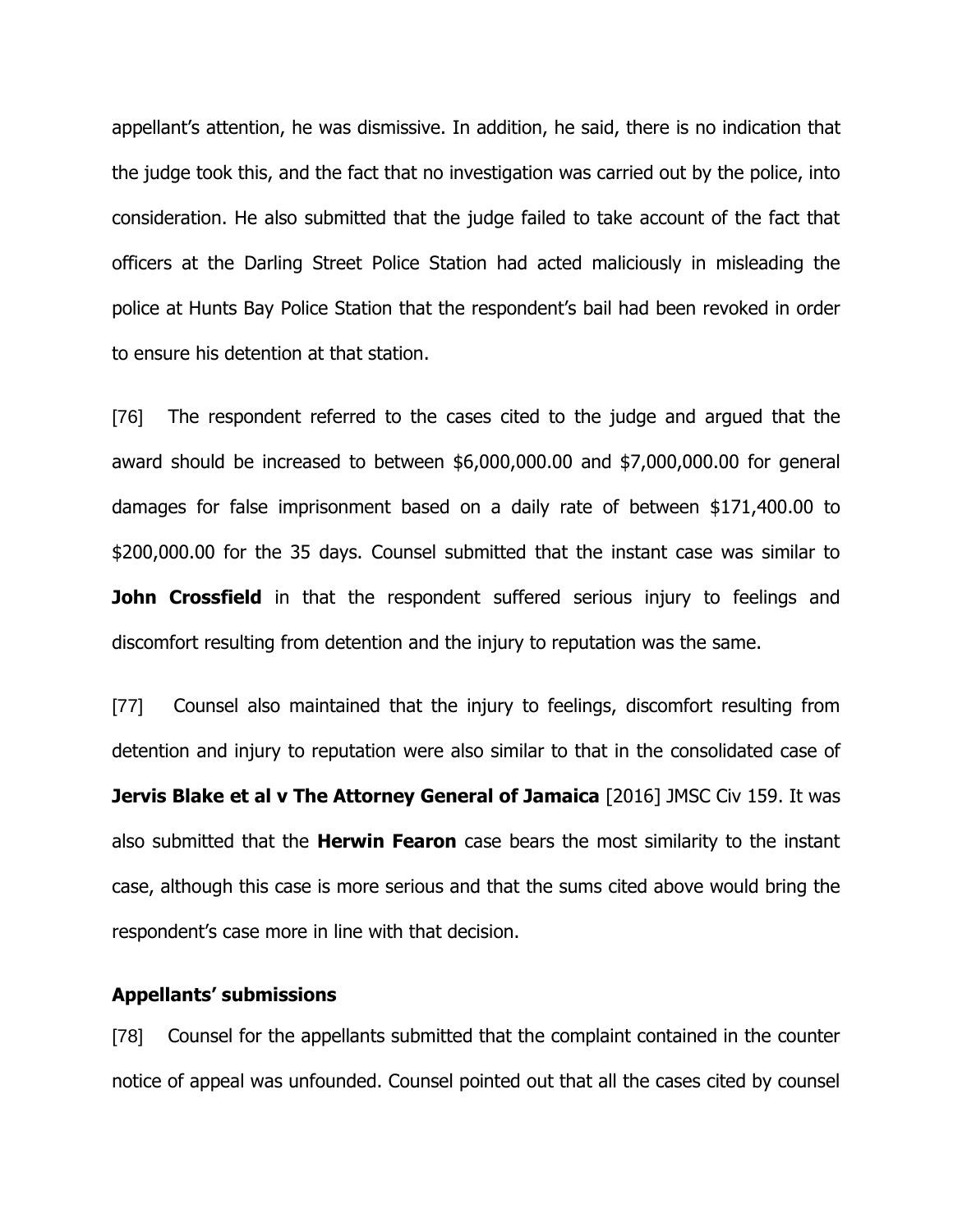for the respondent were considered by the judge in making the award. Counsel argued that the judge in finding that the injuries in the cases cited were more severe than the respondent's correctly distinguished **Herwin Fearon.** 

[79] Counsel submitted further that the judge demonstrated no misunderstanding of the law or evidence, neither did she act upon any wrong principle of law and cannot be shown to be plainly wrong in her approach. Accordingly, said counsel, the award made by the judge should not be interfered with, as taking everything into account, it was not inordinately low.

#### **Analysis**

[80] The single issue raised by this counter notice of appeal is whether in all the circumstances of the respondent's case, the award of damages for his false imprisonment made by the judge was inordinately low.

[81] An appellate court may review and adjust a trial judge's assessment of damages where it is satisfied that the judge has acted upon a wrong principle of law, or that the amount awarded was so extremely high or so very low as to make it, in the judgment of the court, a wholly erroneous estimate of the damage to which the plaintiff is entitled.

[82] The test to be applied when an appellate court in reviewing an award of damages is that stated in **Flint v Lovell** where Greer LJ said:

> "... I think it right to say that this court will be disinclined to reverse the finding of a trial judge as to the amount of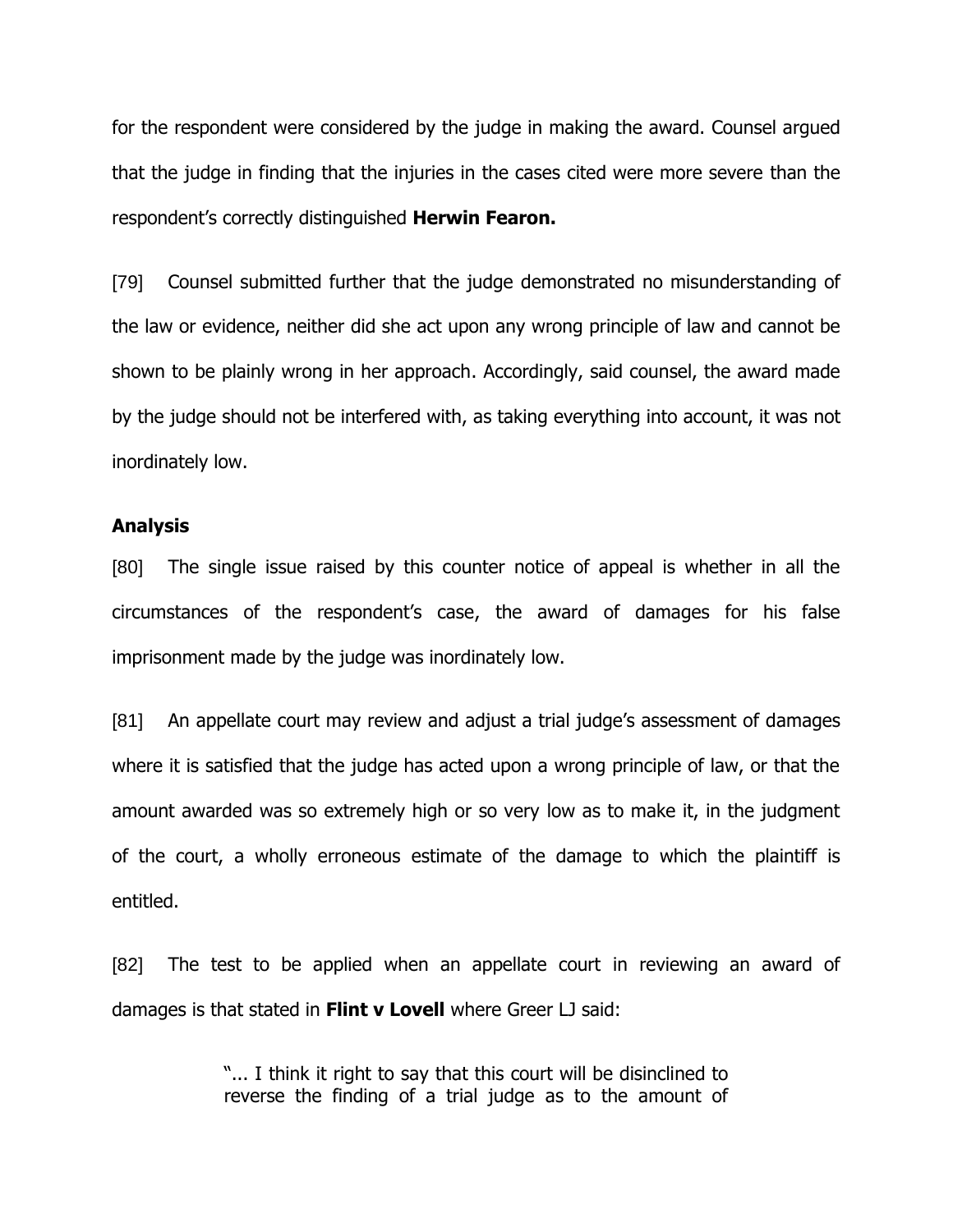damages merely because they think that if they had tried the case in the first instance they would have given a lesser sum. In order to justify reversing the trial judge on the question of the amount of damages it will generally be necessary that this Court should be convinced either that the judge acted upon some wrong principle of law, or that the amount awarded was so extremely high or so very small as to make it, in the judgment of this Court, an entirely erroneous estimate of the damage to which the plaintiff is entitled."

[83] In the **Attorney General v Glenville Murphy** at paragraph [23] the court held

that:

"An appellate court is disinclined to interfere with an award made by a trial judge. The court will however intervene if it is of the view that the award is too low or excessive- see **Flint v Lovell** [1935] 1 KB 354 and **Davis v Powell Duffryn Associated Colleries Ltd** [1942] AC 601."

[84] In the instant case the judge considered the respondent's evidence of what occurred and how it affected him at paragraphs, [7], [8] and [9] of her judgment. She then considered the submissions of both counsel and the cases relied on. The judge rejected the cases cited to her by the appellant and accepted those cited by the respondent as more relevant. She considered the authorities of **John Crossfield**, **Jervis Blake et al** and **Herwin Fearon** and found that the circumstances in those

cases caused greater injury. At paragraph [23] of her judgment she said:

"I have considered all the cases to which I have been referred as well as the submissions advanced. The cases relied on by the Defendants do not seem to reflect the prevailing trend in relation to awards for False Imprisonment as seen in cases like the **John Crossfield** case and the consolidated cases of **Claudette Hamilton** and **Jervis Blake**. I find the cases submitted by the Claimant useful although I am of the view that the injuries sustained in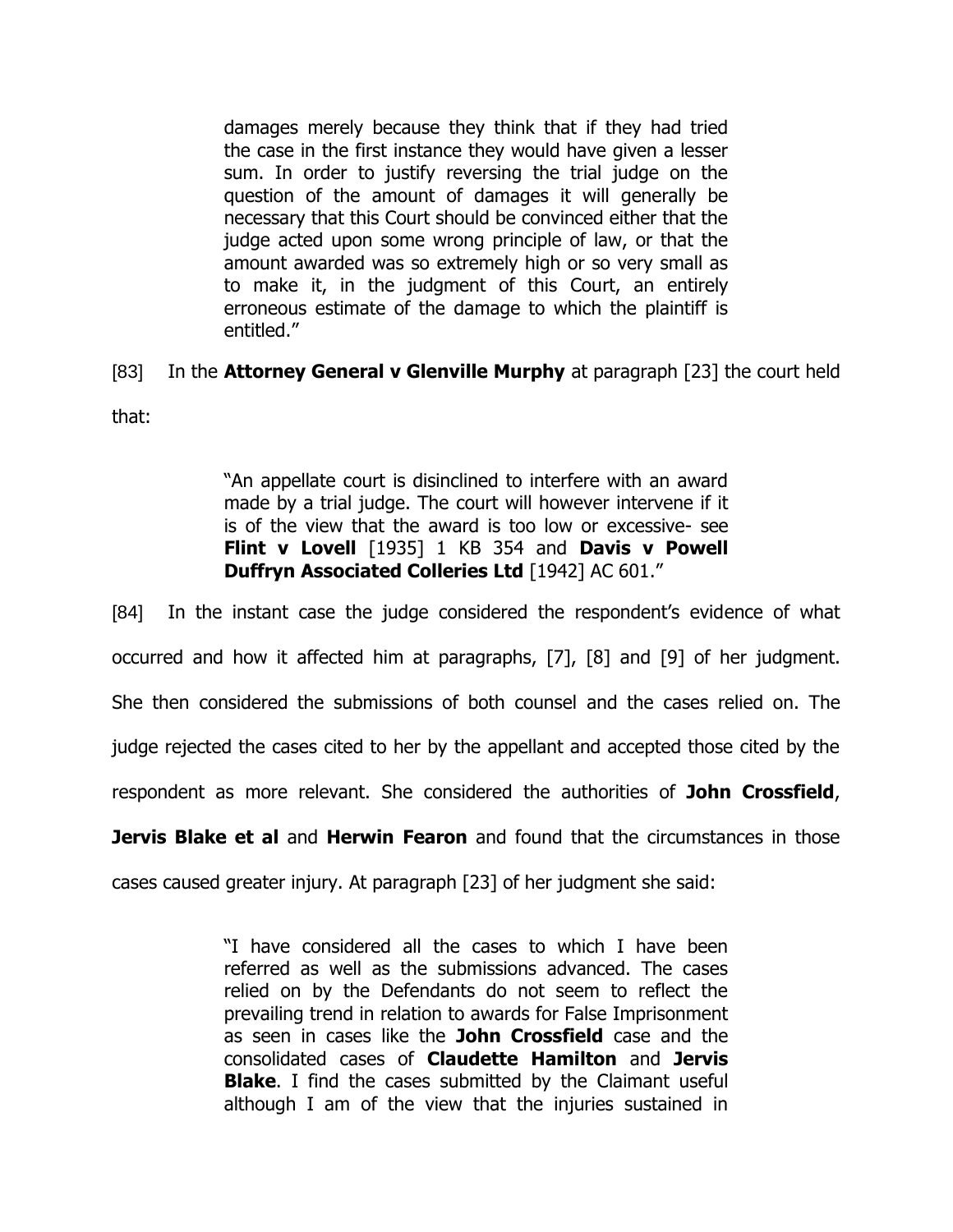those cases were more severe. The **Herwin Fearon** case for example, although similar, was made worse by virtue of the fact that the Claimant was pushed to the Police Station, in the busy town of May Pen, which was some 150 metres away and by the fact that he had to sit on the concrete floor during the period of his detention."

# [85] In relation to **John Crossfield** the judge stated:

"... It is noted that the circumstances of the imprisonment of Mr Crossfield were more severe than in the instant case. In particular Mr Crossfield spoke about being handcuffed in his uniform he being a police [sic] officer and indicated that he even developed skin fungus and chicken pox. I accept that Mr Tyndale suffered some embarrassment, having been arrested at his place of work. However, I find Mr Crossfield's injuries to be worse than that complained of by Mr Tyndale, which was made worse by virtue of the fact that he was a security officer. Therefore, I am of the view that Mr Crossfield's injury is about twice as severe as that of Mr Tyndale."

[86] In relation to the **John Crossfield** case he received \$150,000.00 which when updated amounts to \$241,558.44 per day. Having found that Mr Crossfield injuries were twice as severe as the respondent's she awarded the respondent \$121,000.00 per day for each day of his false imprisonment.

[87] Counsel contends that the respondent's case was more in keeping with **Herwin Fearon's** case but it was more serious. The judge did not find the respondent's case more serious and I can see no basis on which to fault her analysis. It seems to me that the only similarity between the two cases is that they were both bus drivers who were remanded in cells which were less than ideal. Whilst both were remanded under similar conditions in the cells, Mr Fearon had not previously been charged, remanded and out on bail when he was arrested and dragged through the streets of May Pen, in the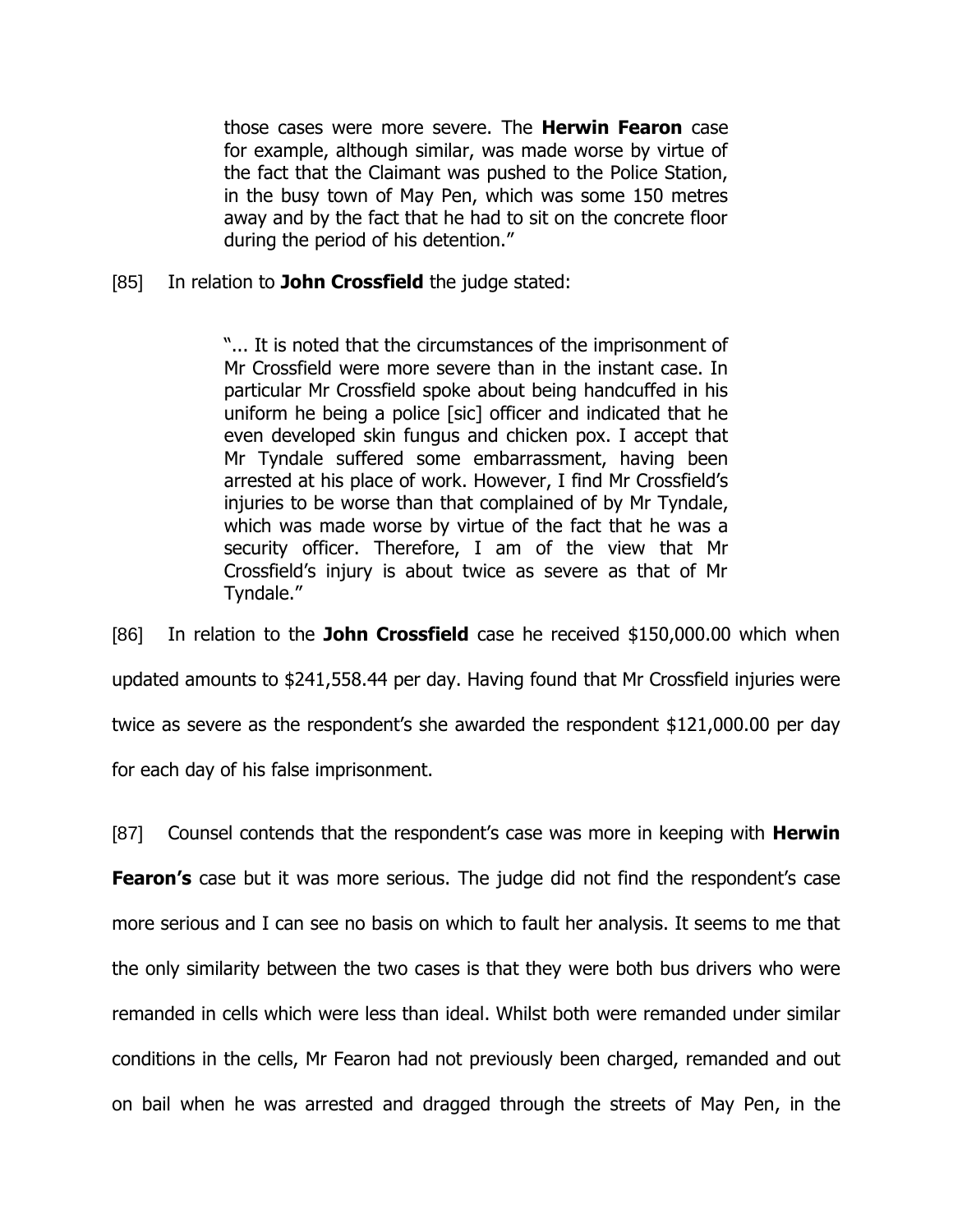parish of Clarendon, to the police station. At the time he was a well-known bus driver in the town.

[88] In the instant case the respondent could not recover for any initial shock of being locked up, having already been in custody on the charge of rape and had been out on bail. Neither, in those circumstances, could he prima facie recover for any injury to reputation, or feelings. Although he said he was embarrassed because he was arrested in front of his passengers, he gave no evidence of any injury to reputation. Unlike Mr Fearon, although the respondent's bus was emptied of its passengers, the respondent was allowed to drive the bus under his own steam to the police station. It is unclear from the evidence whether the passengers even knew why the bus was unloaded outside of the usual routine traffic violation.

[89] In making an award all the heads of damages may be considered even though only one single award is made (see **Murphy** at paragraph [21]). Malice is not a head of damages for false imprisonment and a claimant may recover damages even in the absence of malice or fault. Therefore, the complaint by the respondent that the judge, in making the award, failed to take account of the fact that the second appellant acted with malice, is without merit.

[90] Unlike **John Crossfield** and **Claudette Hamilton v the Attorney General of Jamaica** (one of the cases consolidated with **Jervis Blake et al**) there were no physical injuries to the respondent. Mr Crossfield was a security guard who was locked up in his uniform and, although he was taken to court, bail was opposed on several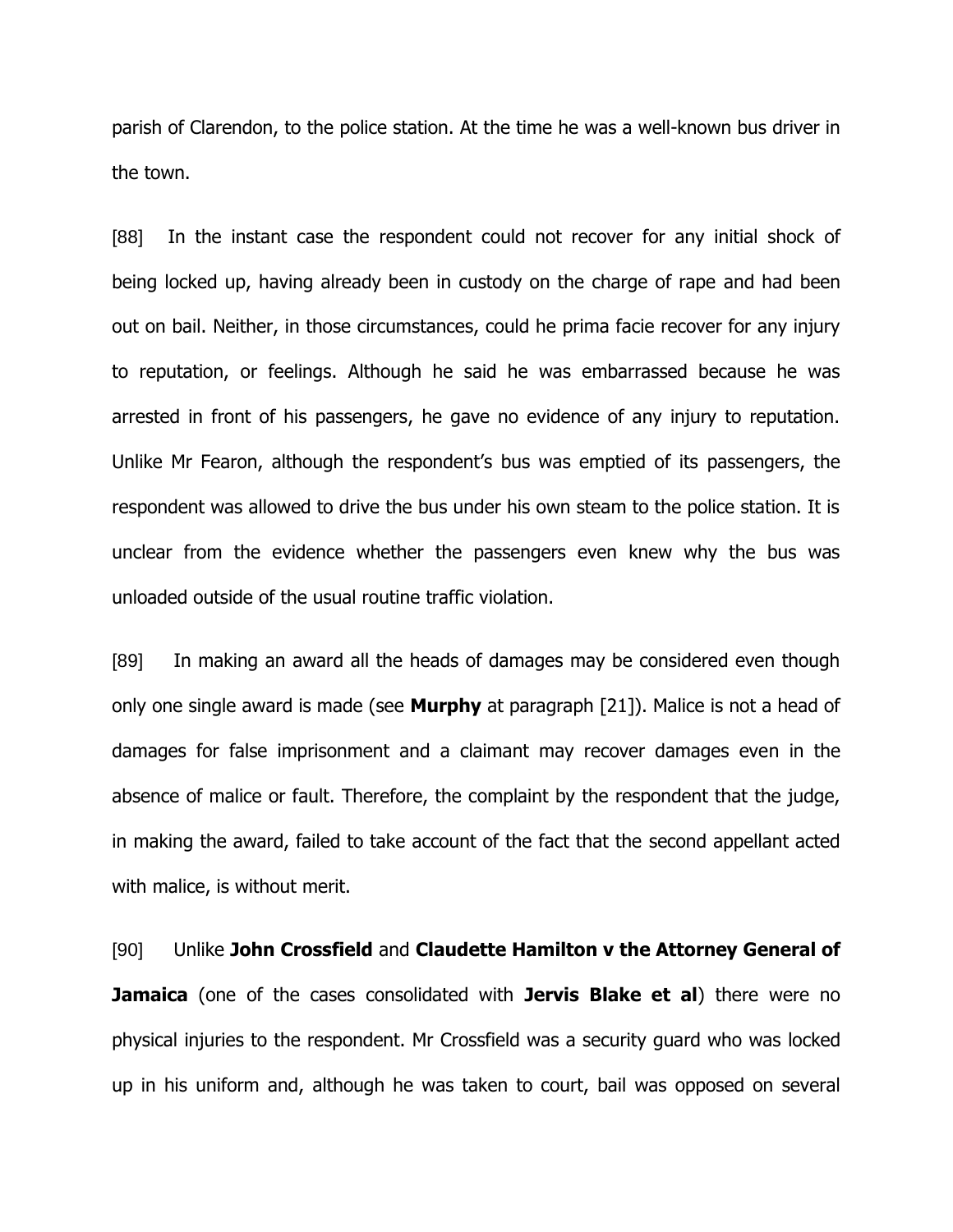occasions. He was constantly abused by other inmates. As a result of his prolonged detention he developed a skin fungus and chicken pox. He also suffered from nausea. Because of his incarceration, his wife, a police constable, was disrespected and accused of associating with a "druggist". He was threatened with death for being an informer. He was further traumatized by the fact that the incident was published in a daily newspaper. In the case of Ms Claudette Hamilton, she developed wheezing and chest pains whilst in custody. None of these factors present themselves in the respondent's case.

[91] The judge clearly expressed her reasons for finding the instant case less serious than the cases relied on by the respondent. I can find no flaw in her assessment of the evidence. Based on her reasoning it cannot be said that she acted on any wrong principle or that she erred in her estimate of the award to be made. Neither can it be said that, in the circumstances of this case, the award of damages for false imprisonment was inordinately low.

[92] The counter notice of appeal therefore fails.

#### **Disposition**

[93] The respondent having been in custody for five additional days before taking up his bail, as a consequence of a successful application by his surety for release from her recognizance and the requirement to provide a new surety, the judge erred in granting damages for false imprisonment for those five days. I would, therefore, allow the appeal and set aside order I of the orders of Jackson-Haisley J, and substitute therefor